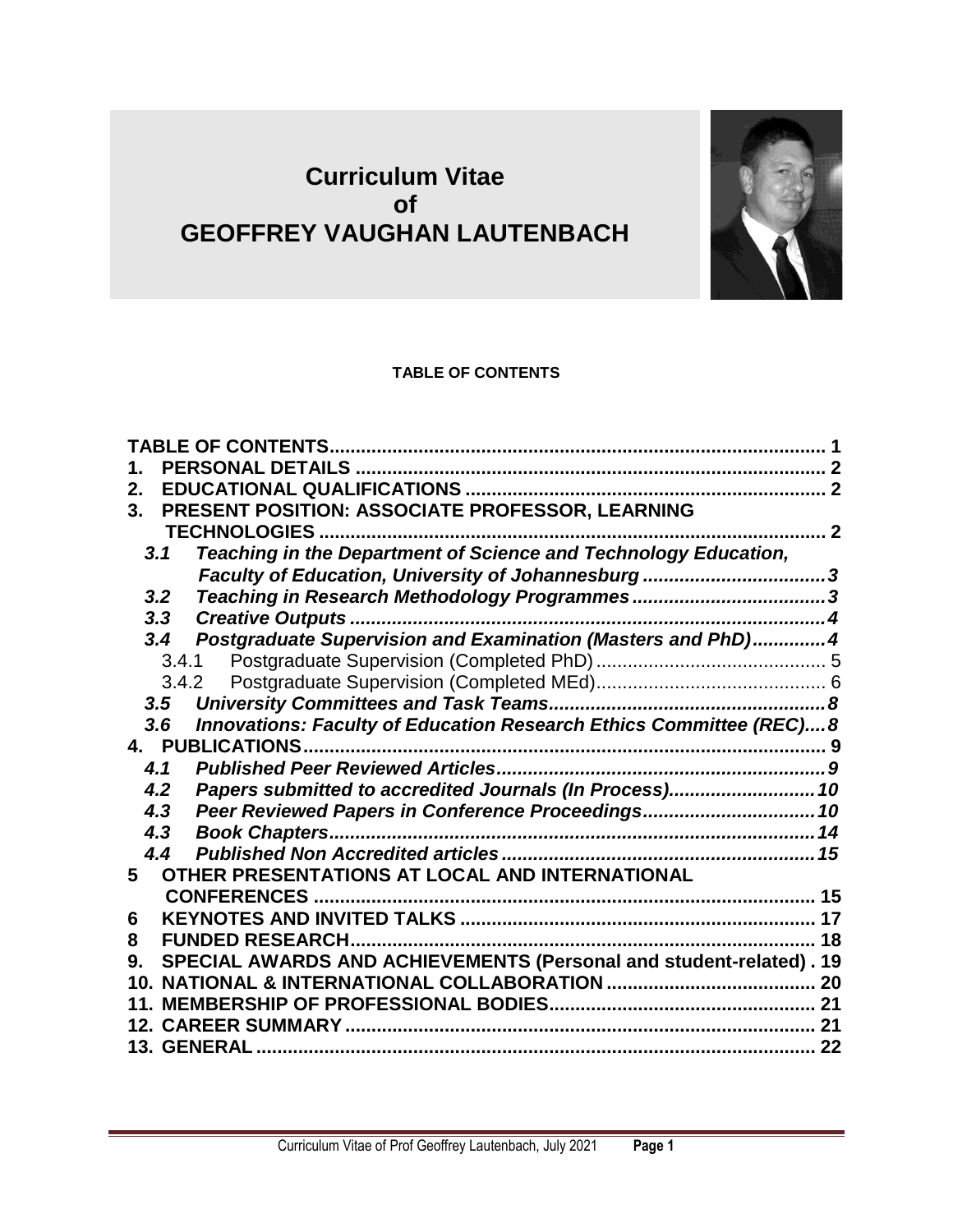### <span id="page-1-0"></span>**1. PERSONAL DETAILS**

| TITLE:                       | Professor                                                       |
|------------------------------|-----------------------------------------------------------------|
| SURNAME:                     | Lautenbach                                                      |
| NAMES: I                     | Geoffrey Vaughan                                                |
| <b>MARITAL STATUS:</b>       | Married to Nardia Lautenbach (Randell), 10 January 2020.        |
| <b>CHILDREN:</b>             | Son, Kyle Lautenbach, born 30 July 1995                         |
|                              | Son, Michael Zeller, born 28 October 2002                       |
|                              | Daughter, Robyn Zeller, born 19 July 1999                       |
| <b>IDENTITY NUMBER</b>       | 6410215025086                                                   |
| NATIONALITY:                 | South African Citizen                                           |
| ADDRESS:                     |                                                                 |
| Street address:              | 9 Cherry Drive, Robin Hills, 2194                               |
| Postal address:              | PO Box 852, Strubens Valley, Roodepoort, 1735                   |
| <b>Work Postal Address:</b>  | Faculty of Education, PO Box 524, Auckland Park, Johannesburg,  |
|                              | 2006                                                            |
| Work Address for Deliveries: | Office B Ring 431, Auckland Park Campus, Corner University and  |
|                              | Kingsway, Auckland Park, 2006.                                  |
| TELEPHONE:                   | Cellular: 27 82 877 3787                                        |
|                              | Work: (011) 559-3016                                            |
| EMAIL: I                     | geoffl@uj.ac.za or glautenbach@gmail.com                        |
| LinkedIn PROFILE:            | https://www.linkedin.com/in/geoffrey-lautenbach-83262213/       |
|                              |                                                                 |
| Web Page:                    | http://www.uj.ac.za/contact/Pages/Prof-Geoffrey-Lautenbach.aspx |
| ORCID ID:                    | https://orcid.org/0000-0001-7099-095X                           |
| Google Scholar:              | https://scholar.google.co.za/citations?user=KgbEWtcAAAAJ&hl=en  |
| ResearchGate:                | https://www.researchgate.net/profile/Geoffrey-Lautenbach        |
| Academia.edu:                | https://johannesburg.academia.edu/GeoffLautenbach               |
| <b>HOME LANGUAGE:</b>        | English                                                         |
| <b>OTHER LANGUAGES:</b>      | Afrikaans (Read, write, & speak fluently)                       |
| <b>CRIMINAL OFFENCES:</b>    | None                                                            |
| HEALTH: I                    | Excellent                                                       |

### <span id="page-1-1"></span>**2. EDUCATIONAL QUALIFICATIONS**

| Post Graduate, PhD:     | DEd Computer-based Education (University of Johannesburg). Field<br>of study: Lecturers changing epistemologies and pedagogies during<br>engagement with information and communication technology in an<br>Education Faculty (University of Johannesburg, 2005) |
|-------------------------|-----------------------------------------------------------------------------------------------------------------------------------------------------------------------------------------------------------------------------------------------------------------|
| Post Graduate, MEd:     | MEd Computer-based Education, cum laude (RAU, 2000)                                                                                                                                                                                                             |
| Post Graduate, Honours: | <b>BSc Honours Botany (RAU, 1988)</b>                                                                                                                                                                                                                           |
| Diploma:                | Post Graduate Higher Education Diploma (RAU, 1987)                                                                                                                                                                                                              |
| Degree:                 | <b>BSc</b> Zoology and Botany (RAU, 1986)                                                                                                                                                                                                                       |
|                         | Grade 12:   Alberton High School, 1982. Passed with university exemption (one<br>distinction)                                                                                                                                                                   |

<span id="page-1-2"></span>**3. PRESENT POSITION: ASSOCIATE PROFESSOR, LEARNING TECHNOLOGIES** <https://www.uj.ac.za/contact/Pages/Prof-Geoffrey-Lautenbach.aspx> **Head of the Learning Technologies Unit** (2018 to present) (Last promotion 1 July 2012)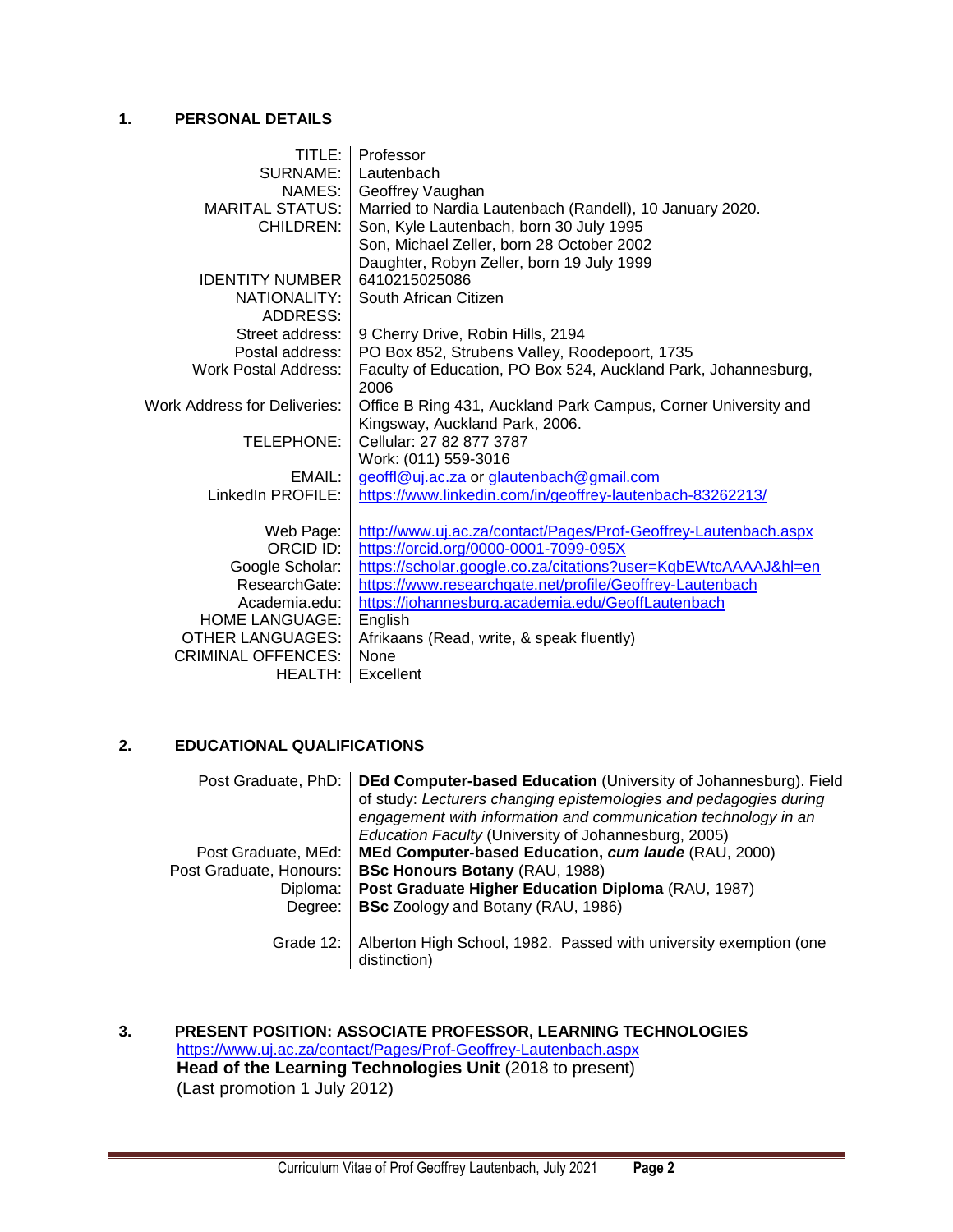### <span id="page-2-0"></span>**3.1 Teaching in the Department of Science and Technology Education, Faculty of Education, University of Johannesburg**

### **Teaching Master's Coursework and Dissertation modules: MEd ICT in Education**

- **Residential MEd ICTs in education** I have taught selected modules in this Masters programme since 2000.
- Responsible for the pilot online module EFA9X20, ICTs for Assessment (2016-2017).
- **Online MEd ICTS in Education** Co-designer, developer and facilitator of the **First Online MEd at UJ (flagship program)**, ICTs in Education (2017 - Present). Currently the programme coordinator and presenter of 6 modules in this programme, including, ICTs in Education for Assessment A and B, Learning design A and B and Learning ecosystems A and B. I have been the coordinator of the MEd Online programme since 2019-Present.

### **Teaching in the BEd Honours Programme**

- *2019 - Present:* Responsible for the design, development, and facilitation of the generic module, **Research Methodology in STEM Education**.
- *2019 – Present:* Co-ordinator of the Research Project module for ICT in Education.
- *2011-2018:* Responsible for coordinating and teaching Research Theories and Methods (RTM0017) to the entire BEd Honours cohort since 2011. Duties included the re-conceptualisation of the module to overcome general student fear of the research module which had developed a reputation of being difficult. I successfully improved the throughput rate and attitude towards research since 2011 as evidenced in the annual teaching and module evaluations. Throughput continued to rise in comparison to previous years. Student numbers 2011 = 320, 2012 = 270,  $2013 = 170$ ,  $2014 = 166$ ,  $2015 = 240$ ,  $2016 = 215$ . In 2017, 55 students enrolled as the module was phased out to make way for the new Honours.
- *2013-2017:* Coordinator for the BEd Honours Orientation Program for first year Honours students.

### **Teaching in the BEd Undergraduate Programme**

- *2008-2014: Professional Studies 3A (PFS3A10).* This module was taught concurrently with PFS3A10 in 2008 due the restructuring of the timetable (240 students). Responsible for reconceptualising and preparing new learning material for this new module. Coordinated and taught both large English and Afrikaans classes from 2008-2010. From 2011-2014 I taught this module to similarly large groups in computer venues.
- *2015-2016: Teaching Studies 3B (TST203B)*  This module in the new BEd replaced Professional Studies 3A. The 2015 group totalled more than 500 students). I was the module coordinator as 2 lecturers are involved in the team teaching.
- *2017*: *Teaching Studies 3B (TST203B) –* This was the **first fully online undergraduate module at UJ,** co-presented with Dr J Batchelor.
- *2018- Present: Teaching Studies 3B (TST203B) –*Facilitator of the first fully online undergraduate module at UJ.
- *2015-2018:* ICT Support Role- Methodology and Practicum 3 (MOFPIA3 and MOFPIB3)
- *2018-Present*: ICT Support Role Methodology and Practicum 4 (MOFPIY4)

### <span id="page-2-1"></span>**3.2 Teaching in Research Methodology Programmes**

*Design, development and teaching of the new BEd Honours Research Methodology Module for STEM Education (Implemented in 2019 - Present)*

*Short Learning Program, Supervision of Qualitative Research:* 2017 Design, development, and facilitation of the first iteration for UJ staff in collaboration with the Postgraduate Centre.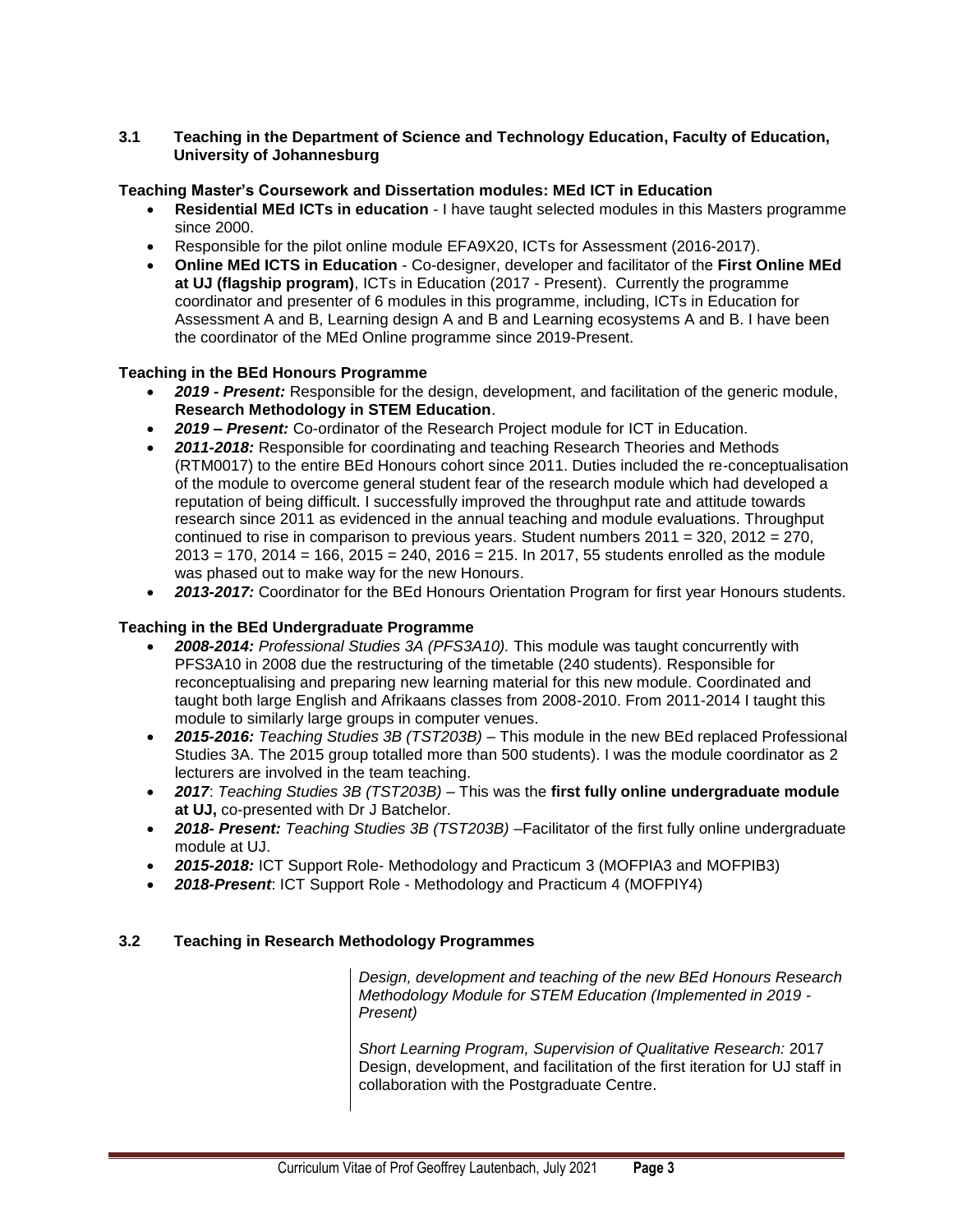*Masters and PhD Programme*: Qualitative Research Methodology and the Research Process, 2009- 2011. Narrative Inquiry 2011-2013. Literature review and the use of learning technologies 2014, 2016. Quantitative Research 2014. Using technology to collect, integrate and reference literature, 2016. Referencing techniques, 2016. Writing up theoretical perspectives in a proposal, 2016. Research design & Methods, 2016. Qualitative sampling, data collection & trustworthiness, 2016. Data analysis using Atlas.ti, 2016/2017. Research Ethics 2012- 2017.

*BEd Honours 2011-2017*: Research Theories and Methods (Qualitative component).

*UNISA Research Directorate:* Using Technology for Research (2009- 2011)

### <span id="page-3-0"></span>**3.3 Creative Outputs**

| Video contributions - UCT<br><b>Teaching With Technology</b><br>course                                                            | A series of three videos on the topic of Connectivism as a theory to<br>underpin teaching with technology in the modern world, Exploring<br>TPACK and its knowledge components, and TPACK for teaching with<br>technology in the modern world. The online course titled "Teaching<br>with Technology" is presented by UCT and is hosted on the<br>GetSmarter platform alongside online courses from prestigious<br>universities such as Yale, Stanford, MIT, Oxford and a few others at<br>https://www.getsmarter.com/ |
|-----------------------------------------------------------------------------------------------------------------------------------|------------------------------------------------------------------------------------------------------------------------------------------------------------------------------------------------------------------------------------------------------------------------------------------------------------------------------------------------------------------------------------------------------------------------------------------------------------------------------------------------------------------------|
| Interactive CD-ROM for<br>Postgraduate Students - Basic<br>introduction to Qualitative<br>Research Methodology (2010-<br>$2017$ : | CD-ROM covered introduction to qualitative research, philosophy and<br>theory, the design of a qualitative research project, theoretical<br>frameworks, the research proposal and academic writing, qualitative<br>data collection and analysis, ethical issues in qualitative research,<br>plagiarism, and the issue of trustworthiness. Each unit included an<br>extensive list of essential readings (all referenced in APA style), and<br>links to additional sources on the Internet or on the CD-ROM itself.     |
| Web Site Design and<br>Administration:                                                                                            | Web Site Coordinator for the Department of Science and Technology<br>Education, (2010-Present).<br>Web Site Designer and Administrator for the Faculty of Education, UJ<br>$(2005 - 2009)$ .<br>Web Site Designer and Administrator for the Faculty of Education and<br>Nursing, RAU (2000 - 2004).<br>Departmental information and marketing on digital display, APK B Ring<br>3 (2014-Present).                                                                                                                      |

#### <span id="page-3-1"></span>**3.4 Postgraduate Supervision and Examination (Masters and PhD)**

*Current Postgraduate Supervision*: Supervisor for **29** MEd candidates (2021) Co-supervisor for **1** MEd candidates (2021) Supervisor for **3** PhD students (Osode, Khosa, Thikathali) Co-Supervisor for **2** PhD candidates (Baumgartner; Santilhano) *2021 Doctoral committee member* for 2 PhD candidates

*Completed Postgraduate Supervision*: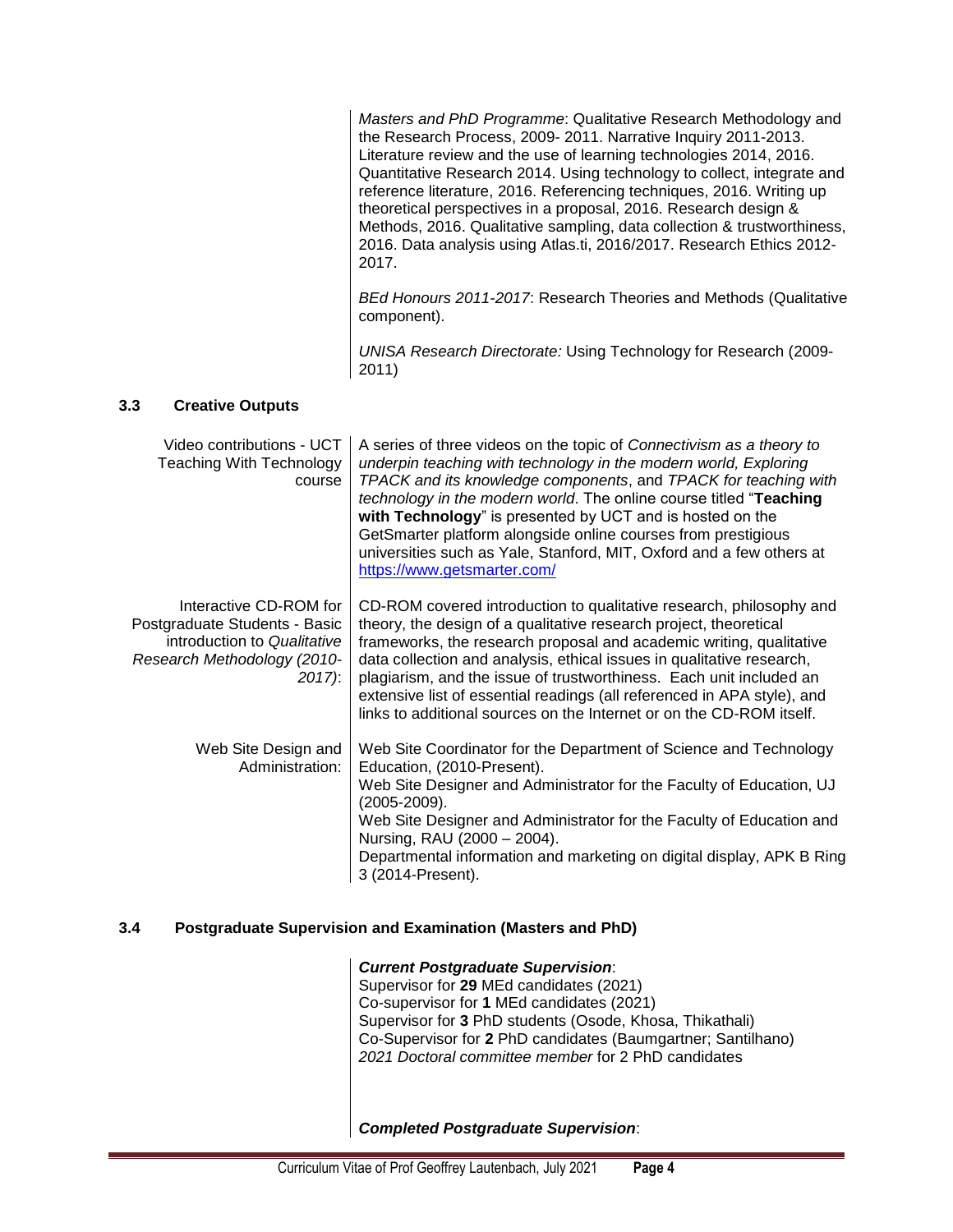Completed PhD students as supervisor = **3** (Rhodes, Durandt, Osode) Completed PhD students as co-supervisor = **3** (Greyling, Pretorius, Goto) Completed MEd students as supervisor = **32** Completed MEd students as co-supervisor = **12**

#### *Internal Examiner of Masters Dissertations*

University of Johannesburg, 2002-2008 (x12); 2011 (x2); 2012 (x1); 2013 (x3); 2014 (x2); 2016 (x1); 2016 (x3); 2021

#### *External Examiner of Masters Dissertations:*

University of Pretoria, 2004, 2008, 2010 (x2), 2011, 2012, 2019, 2021 Tshwane University of Technology, 2007, 2008, 2010, 2012 (x3) University of the Witwatersrand, 2011 University of Cape Town, 2012, 2015, 2018, 2020 (x3) University of Stellenbosch, 2015 Cape Peninsular University of Technology, 2015; 2016 UNISA, 2016, 2019 (x2), 2020 University of the Northwest, 2020, 2021

#### *Internal Examiner of PhD Theses*

University of Johannesburg, 2007

#### *External Examiner of PhD Theses*:

University of KwaZulu Natal, 2011 University of Wollongong, Australia, 2014, 2019 Australian Catholic University, Australia, 2014 Western Sydney University, Australia, 2018 UNISA, 2019 University of Cape Town, 2020 University of the Northwest, 2021

### <span id="page-4-0"></span>*3.4.1 Postgraduate Supervision (Completed PhD)*

| Osode, J 2021     | Learning management systems in higher education: The attitudes,<br>expectations and experiences of academic staff at selected Nigerian<br>higher education institutions (currently being assessed). |
|-------------------|-----------------------------------------------------------------------------------------------------------------------------------------------------------------------------------------------------|
| Goto, J 2020      | Formative feedback for authentic learning activities in an online                                                                                                                                   |
| (Co-supervisor):  | undergraduate module                                                                                                                                                                                |
| Durandt, R 2019:  | A strategy for the integration of mathematical modelling into the formal<br>education of mathematics student teachers                                                                               |
| Pretorius. E 2015 | Learning communities for the professional development of science                                                                                                                                    |
| (Co-supervisor):  | teachers                                                                                                                                                                                            |
| Rhodes, N 2012:   | Transforming Accounting Education: Closing the gap between<br>Technology, Education and Accounting in higher education institutions                                                                 |
| Greyling, FC 2007 | The why and how of technology-assisted learning: Authentic                                                                                                                                          |
| (Co-Supervisor):  | professional development for higher education practitioners                                                                                                                                         |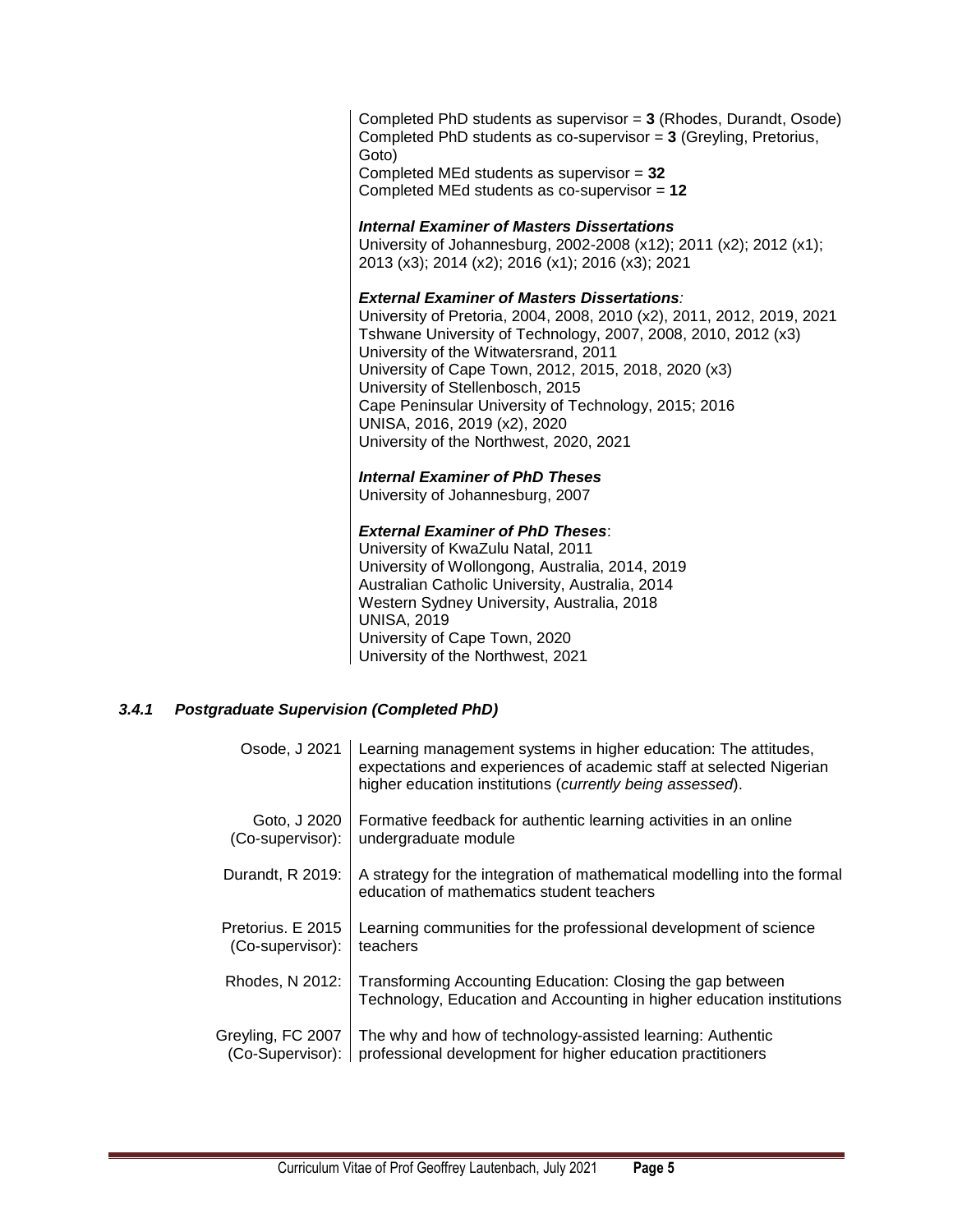# <span id="page-5-0"></span>*3.4.2 Postgraduate Supervision (Completed MEd)*

|                                                                | Human, ME 2021   Acceptance and use of technologies in physical sciences education<br>during the covid-19 lockdown (cum laude)                              |
|----------------------------------------------------------------|-------------------------------------------------------------------------------------------------------------------------------------------------------------|
| Kruger, C 2021                                                 | Digital competencies of grade 9 township teachers in the Sedibeng<br>East District (cum laude)                                                              |
| Van Niekerk, E 2021                                            | Lecturers' perceptions and use of a learning management system<br>(Blackboard) at a rural university in the Eastern Cape, South Africa<br>(cum laude)       |
| Adeyemi, D 2021                                                | Accounting teachers' perceived professional identity when integrating<br>technologies into teaching (Submitted for examination)                             |
| Shiburi, MJ 2021                                               | The role of School Based ICT Committee members in the integration of<br>ICT in Full ICT Schools                                                             |
| Matemera, S 2021                                               | Smart board use and pedagogic practices among educators: a case of<br>a South African township school                                                       |
| Kheswa, WM 2021                                                | Teachers' experiences of Gauteng Department of Education training<br>and development programmes related to digital teaching                                 |
| Naude, C 2021                                                  | Second year education students' views on a dialogic approach<br>facilitated via Moodle discussion forums (cum laude)                                        |
| Kritzinger, E 2020                                             | Cybersafety guidelines to prepare South African schools for the 4th<br>industrial revolution (cum laude)                                                    |
| Edgar, J 2020                                                  | Graduates' perceptions on the design of the online certification course<br>for teaching English as a foreign language (TEFL) (cum laude)                    |
| Dass, BJ 2020<br>(Co-supervisor with Dr J Fourie)              | Teachers' perceptions of Information and Communication Technology<br>in the teaching of learners with intellectual disabilities                             |
| Seedat, T 2020                                                 | Digital trends in mapping: perceptions of FET geography educators<br>regarding the use of ICTs in the teaching of map work (cum laude)                      |
| Mongake, MI 2019                                               | Experiences of information and communications technology support<br>role students using learning technologies during work-integrated<br>learning            |
| Wessels, C 2017<br>(Co-supervisor with Dr M Van<br>Der Merwe): | Notions of well-being in Grade10 learners using mobile technologies in<br>a private school classroom (cum laude)                                            |
| Zeelie, C 2017<br>(Co-supervisor with Dr J<br>Batchelor)       | Using connected tools and services to cultivate lifelong learning in pre-<br>service teachers: An Actor Network Theory perspective                          |
| Simango, S 2017                                                | Learner experiences of the use of mobile devices in the learning of<br>technology                                                                           |
| Rhikotso, M 2016<br>(Co-supervisor with Dr J<br>Batchelor):    | Pre-service teachers' emerging and changing mental models for using<br>learning technologies in teaching and learning: Implications for teacher<br>practice |

<u> 1989 - Johann Barn, amerikansk politiker (</u>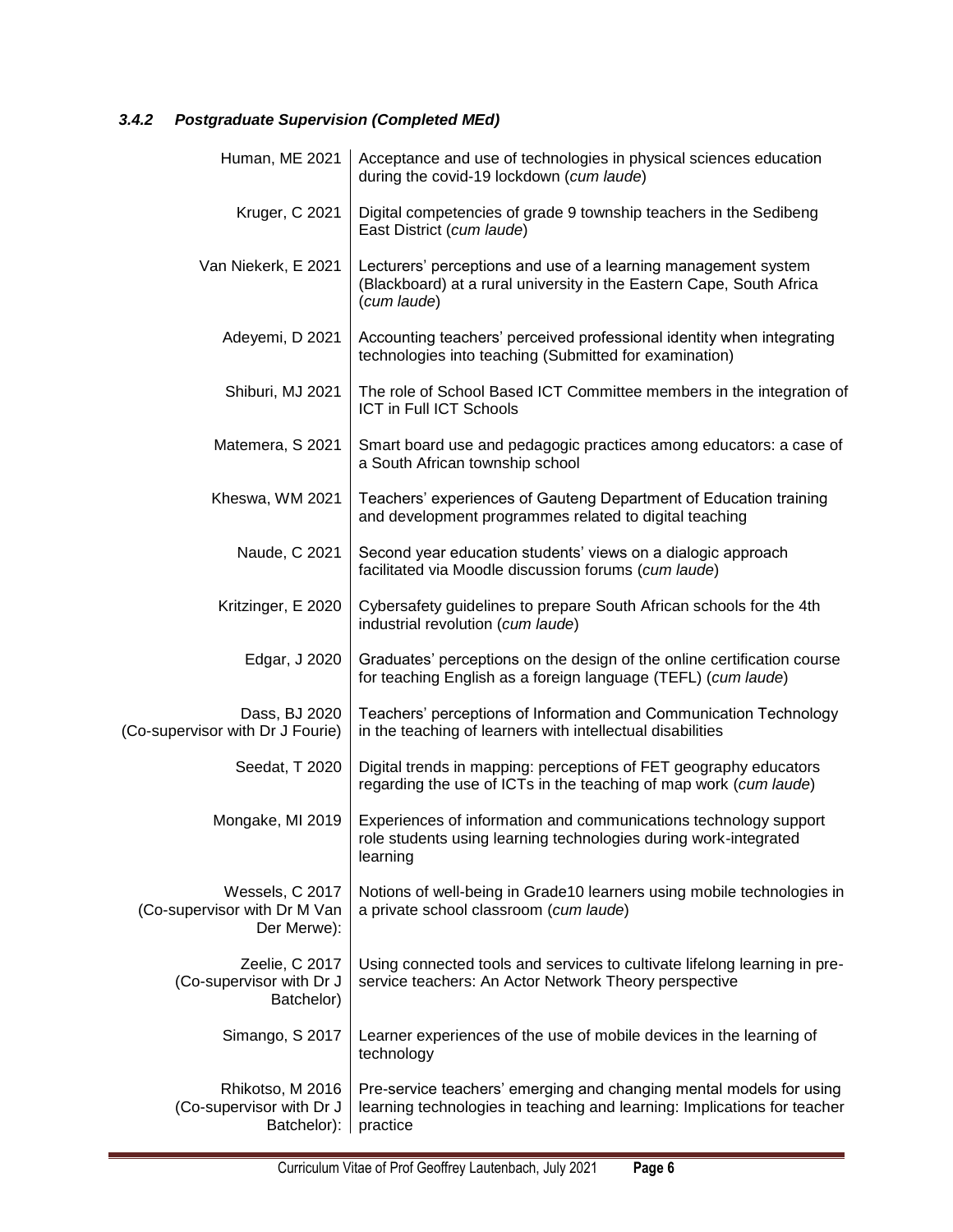| Moodley, P 2016<br>(Co-supervisor with Prof P Du<br>Plessis): | School managers' perceptions on the professional development of<br>teachers in the use of Information and Communication Technology:<br>Case studies of South African rural schools |
|---------------------------------------------------------------|------------------------------------------------------------------------------------------------------------------------------------------------------------------------------------|
| Khumalo, P 2016<br>(Co-supervisor with Prof P Du<br>Plessis): | Educators' expectations and experiences of continuous professional<br>development in the use of Information and Communication Technology<br>at Johannesburg secondary schools      |
| Goto, J 2015<br>(Co-supervisor with Dr J<br>Batchelor):       | Massive Open Online Courses and the Pre-service teachers'<br>understanding of learning design                                                                                      |
| Human, P 2014:                                                | Innovative use of educational technology in the second language<br>classroom: design principles for teaching and learning.                                                         |
| Coetzee, AM 2014:                                             | Computer illiterate first year students' initial engagement with ICTs in<br>teaching and learning.                                                                                 |
| Bester, SA 2014:                                              | Transformative Learning: The use of learning technologies by<br>Postgraduate Education Students.                                                                                   |
| Minty, R 2012:                                                | Infusing Information and Communication Technologies (ICTs) into the<br>teaching and learning of Mathematical Literacy (cum laude).                                                 |
| Tshimanika, K 2011<br>(Co-Supervisor with Prof A<br>Amory):   | A formative evaluation of authentic learning tasks integrating<br>information and communications technology                                                                        |
| Mabitsela, NL 2011:                                           | High achievers in the Integrated Quality Management System (IQMS)<br>and their perceptions of the role of Information and Communication<br>Technologies (ICT) in their teaching    |
| Ruscheinski, AM 2011:                                         | The design, development and implementation of a computerised<br>curriculum planning and assessment system to be used in a school<br>for learners with special educational needs    |
| Vos, SM 2010:                                                 | Finding a niche for teachers within the ICT ecology of learning (cum<br>laude)                                                                                                     |
| Brink, R 2009:                                                | Electronic assessment in an end-user computing course                                                                                                                              |
| Qhibi, S 2007:                                                | Building confidence in rural physical science learners using information<br>and communications technology                                                                          |
| Vilakazi, BP 2007:                                            | Knowledge and skills transfer from a postgraduate course in computer-<br>based education to teaching practice                                                                      |
| Nevondo, NL 2006:                                             | Adult's engagement with computers in an adult basic education and<br>training (ABET) programme                                                                                     |
| Rheeder, MM 2006:<br>(Co-Supervisor with Mr R<br>Diseko)      | The design of interactivity for a web-based learning environment at a<br>higher education institution                                                                              |
| Bates, A 2006:                                                | Personal teaching and learning philosophies and the design decisions<br>of instructional designers                                                                                 |

<u> 1989 - Johann Barn, mars ar breithinn ar chwaraeth a bhaile ann an 1992.</u>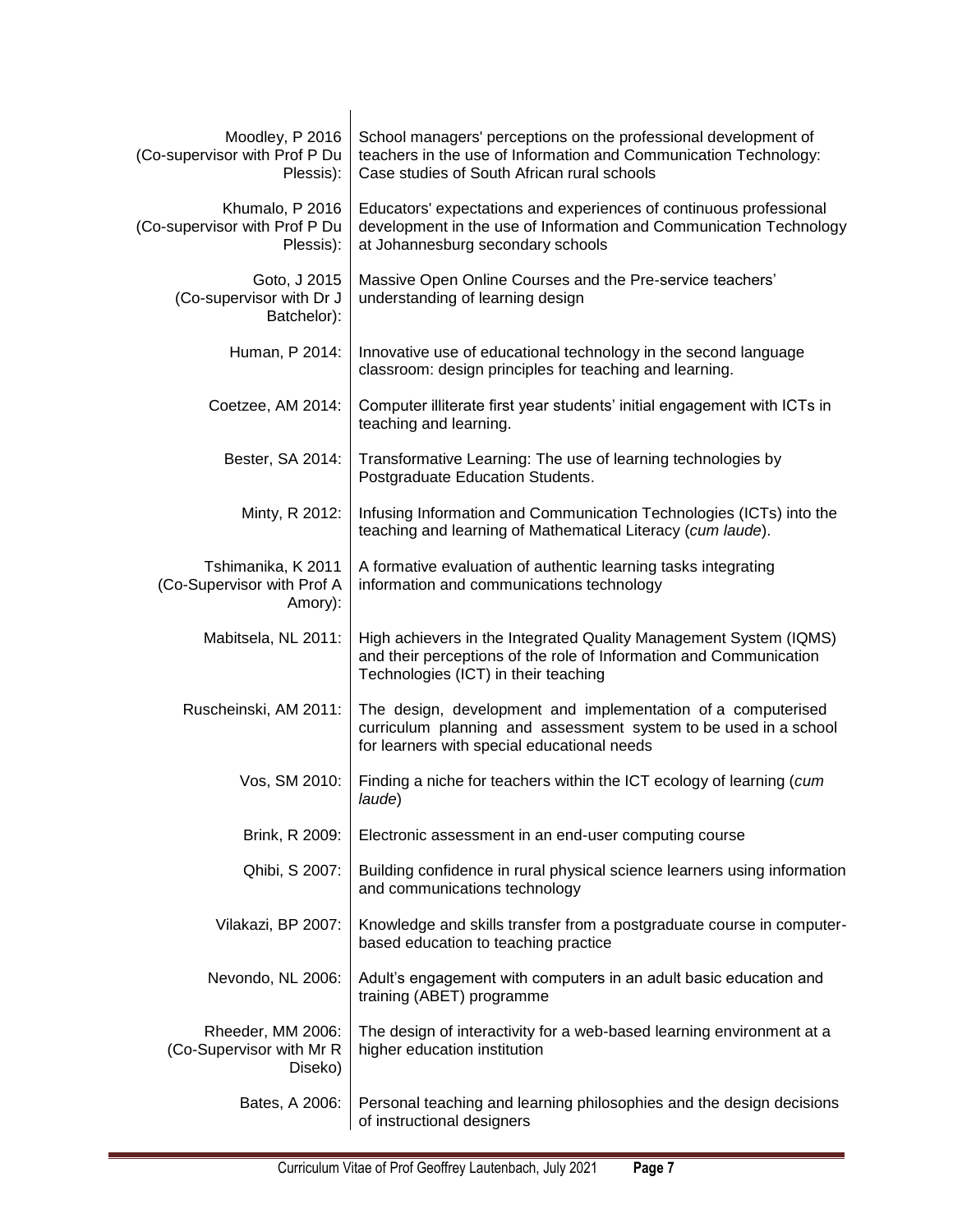| Phala, ST 2005:      | Primary school teachers' perceptions of the influence of ICT on their<br>educational practice                               |
|----------------------|-----------------------------------------------------------------------------------------------------------------------------|
| Kartal, S 2005:      | Virtual dissections in the teaching of practical biology in South African<br>high schools                                   |
| Brown, PR 2005:      | Transfer of skills learned in post-graduate studies to teaching practice<br>(Cum laude)                                     |
| Setswe, JG 2005:     | Grade 10 Learners' conceptions of computer utilisation in learning                                                          |
| Tlhoaele, MJ 2005:   | The engagement of educators with computers during the uptake of<br>information and communication technology (ICT)           |
| Dagada, R 2004:      | Educator competence in integrating computers for teaching and<br>learning within the framework of the GautengOnline project |
| Stoltenkamp, J 2003: | Support for e-learning at a Higher Education Institution                                                                    |

# <span id="page-7-0"></span>**3.5 University Committees and Task Teams**

| University of Johannesburg: | Member, Steering Committee, Online Programmes (2019-Present)<br>Member, Senior Student Experience Committee (2014-2017)<br>Member, Faculty Strategic Committee (2014-Present)<br>Member, Faculty Higher Degrees Committee (2015-2017, 2021)<br>Chair, Faculty Research Ethics Committee (2011-2018)<br>Member, Faculty Research Ethics Committee (2007-2011 and 2018-<br>Present)<br>Member, Faculty Research Committee (2007-2013) |
|-----------------------------|-------------------------------------------------------------------------------------------------------------------------------------------------------------------------------------------------------------------------------------------------------------------------------------------------------------------------------------------------------------------------------------------------------------------------------------|
|                             | Member, Continuing Professional Teacher Development Committee<br>$(2005 - 2013)$<br>Member, Faculty Personnel Committee (2008-2009)                                                                                                                                                                                                                                                                                                 |
|                             | Member, University Skills Development & Training Committee (2009-<br>2013)                                                                                                                                                                                                                                                                                                                                                          |
|                             | University Task Team on Research Methodology & Supervision (2010)                                                                                                                                                                                                                                                                                                                                                                   |

# <span id="page-7-1"></span>**3.6 Innovations: Faculty of Education Research Ethics Committee (REC)**

|                                                        | Research Ethics   REC member (2007-2011) and Chairman (2012-2018).<br>Responsible for NHREC accreditation and registration (number<br>REC-110613-036) in 2014. This was only the second committee at<br>UJ to be registered with the Department of Health and one of only<br>33 accredited RECs nationwide, at the time. |
|--------------------------------------------------------|--------------------------------------------------------------------------------------------------------------------------------------------------------------------------------------------------------------------------------------------------------------------------------------------------------------------------|
| Certificate of competence:<br><b>Issued April 2013</b> | Research Ethics, Conducting Research Responsibly: University of the<br>Witwatersrand, Faculty of Health Sciences, Steve Biko Centre for<br>Bioethics.                                                                                                                                                                    |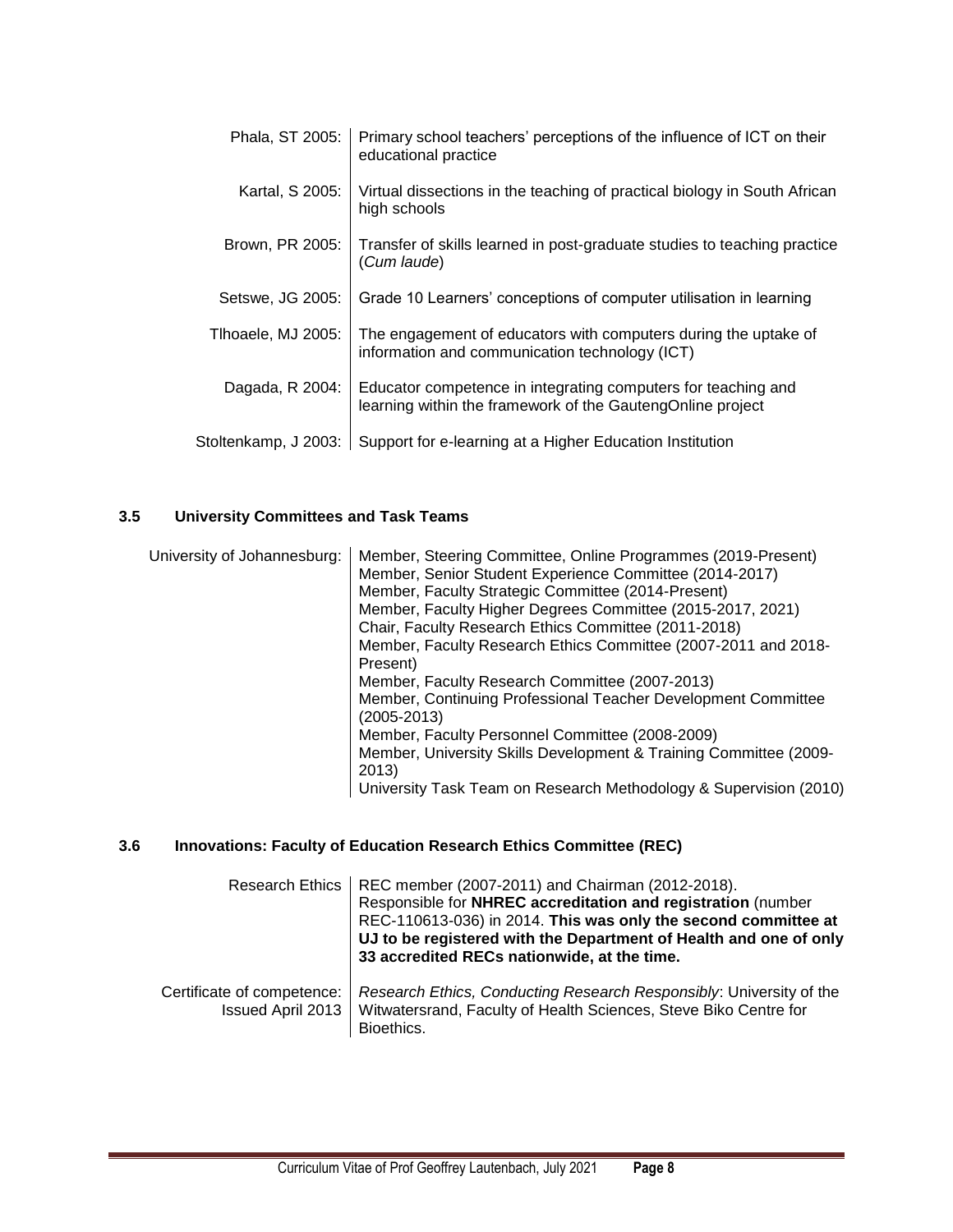### <span id="page-8-0"></span>**4. PUBLICATIONS**

**Focusing on Learning Technologies in Higher Education I have published accredited articles in both national and international journals in the past years. It was my aim to gain exposure as a leader in Higher Education issues related to Learning Technologies through individual articles and collaborative work with students. I have chosen to publish in two national high impact journals** *(South African Journal of Education* **and** *Education as Change)***, as well as in journals on the Department of Education list (DoE), to purposefully increase my footprint in the fields of Education and Learning Technologies both locally and internationally.**

### <span id="page-8-1"></span>**4.1 Published Peer Reviewed Articles**

Goto, J., Batchelor, J. & Lautenbach, G. (2021). Pre-Service teachers' acceptance and use of formative feedback in an online undergraduate module. *The African Journal of Information Systems*, 13 (3). <https://digitalcommons.kennesaw.edu/ajis/vol13/iss3/1/>

Baumgartner, W., Spangenberg, E., & Lautenbach, G. (2021, accepted for publication in "Eurasia Journal of Mathematics, Science and Technology Education"). Developing Algebraic Knowledge: Foundation Programme ex-Mathematical Literacy Students' Perceptions (EJMSTE-09283-2020).

Lautenbach, G., & Randell, N. (2020). Through the COVID-19 looking glass: Coping skills for STEM educators in the time of a pandemic and beyond. *Journal of Baltic Science Education*, *19*(6A), 1068-1077. <https://doi.org/10.33225/jbse/20.19.1068>

Available online at: JBSE website:

<http://www.scientiasocialis.lt/jbse/view/biblio/year/2020/volume/19/issue/6a> OAJI:<http://oaji.net/journal-archive-stats.html?number=987&year=2020&issue=17283> EBSCO: [http://search.ebscohost.com;](http://search.ebscohost.com/) Academic Resource Index: [http://paper.researchbib.com/view/issn/1648-3898/19/61;](http://paper.researchbib.com/view/issn/1648-3898/19/61) and Copernicus Index: <https://journals.indexcopernicus.com/search/journal/issue?issueId=240793&journalId=19721>

Durandt, R. & Lautenbach, G. (2020). Strategic Support to Students' Competency Development in the Mathematical Modelling Process: A Qualitative Study. *Perspectives in Education*. 38(1). p211-223. Available online at ERIC:<https://eric.ed.gov/?q=Lautenbach&id=EJ1260274>

Lautenbach, G. (2014). A theoretically driven teaching and research framework: learning technologies and educational practice. *Educational Studies* 40(4). pp.361-376. Routledge. ISSN 0305-5698. doi: 10.1080/03055698.2014.910445. Available Online at<http://dx.doi.org/10.1080/03055698.2014.910445> or ERIC:<https://eric.ed.gov/?q=Lautenbach&id=EJ1033693>

Marchant, G. & Lautenbach, G.V. (2011). An interactive, multivariate projection model for the alignment of teacher demand and supply for schools in Gauteng Province, South Africa: a disaggregated approach. *Education as Change 15(S1). pp.S143-S156.* ISSN: 1682-3206. Available Online at <http://www.tandfonline.com/doi/full/10.1080/16823206.2011.643638#.VBLXbvmSzAk>

Brink, R. & Lautenbach, G.V. (2011). Electronic Assessment in Higher Education. *Educational Studies 37(5) pp.503-512.* Also available online (iFirst) at <http://www.informaworld.com/smpp/content~db=all?content=10.1080/03055698.2010.539733>ISSN: 0305-5698.

Lautenbach, G.V. (2011). Learning to be researchers: an e-maturity survey of Gauteng schools. *South African Journal of Education 31(1)*. pp.44-54. ISSN: 02560100.

Lautenbach, G.V. (2010). Expansive Learning Cycles: Lecturers using Educational Technologies for Teaching and Learning. *South African Journal of Higher Education, 24(5).* pp.699-715. ISSN: 10113487.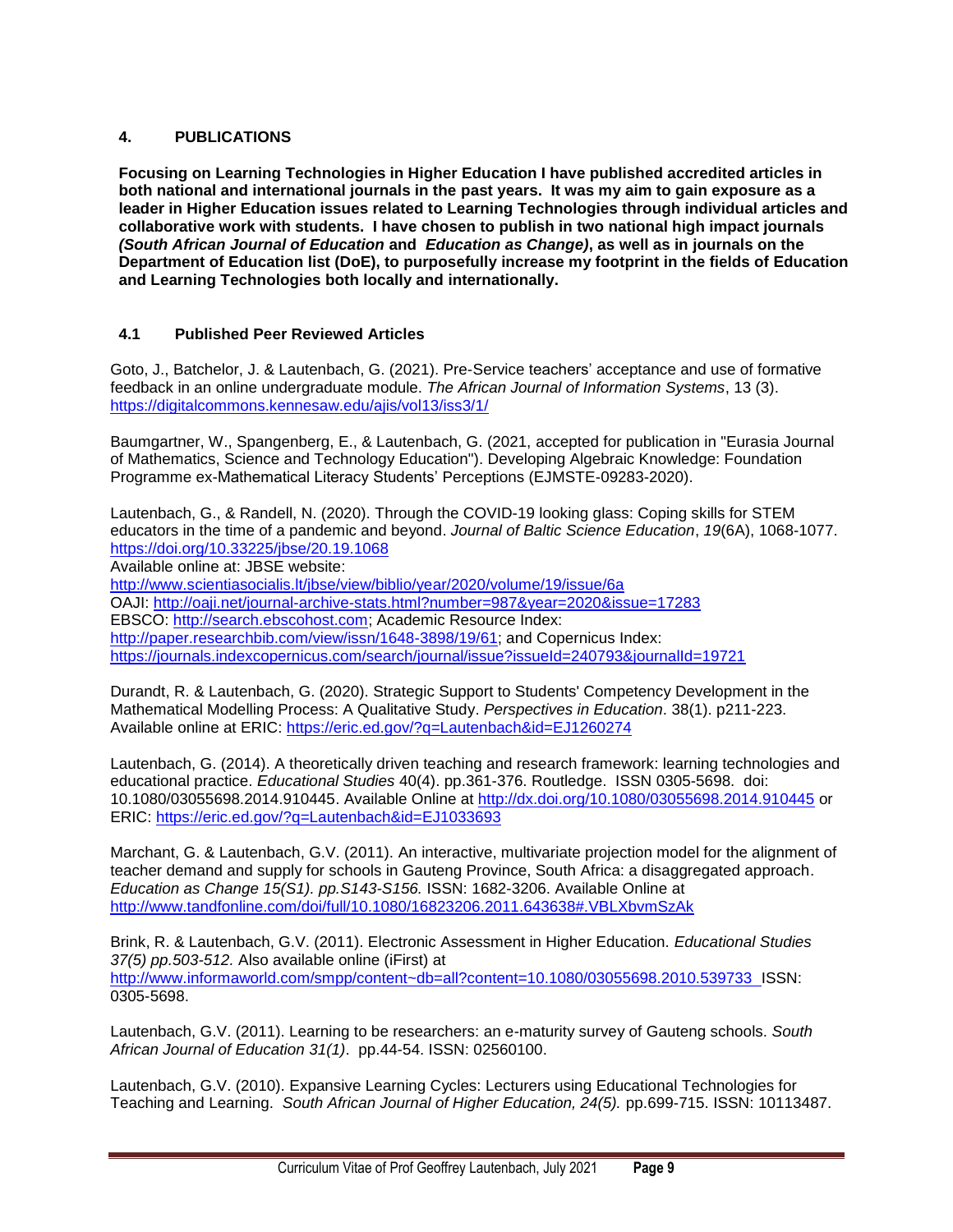Lautenbach, G.V. (2008). Stories of engagement with e-learning: revisiting the taxonomy of learning. *International Journal of Information and Communications Technology Education* 4(3). pp.11-19. New York: IGI Publishing. ISSN: 1550-1876

Brown, R. & Lautenbach, G.V. (2005). The extended information ecology: a place where change can be embedded in the practice of post-graduate students. *Education as Change 9(1).* pp191-209*.* Faculty of Education, University of Johannesburg. ISSN: 1682-3206

Lautenbach, G.V. & Van Der Westhuizen, D. (2005). Hybridising methods towards narratives in an educational ICT inquiry. *Education as Change 9(1).* pp.46-73*.* Faculty of Education, University of Johannesburg. ISSN: 1682-3206

Dagada, R. & Lautenbach, G.V. (2004). Educator competence in integrating computers for teaching and learning within the framework of the GautengOnline project. *Education as Change*, Vol 8 (2). pp.105-133. Faculty of Education and Nursing, RAU. ISSN: 1682-3206

### <span id="page-9-0"></span>**4.2 Papers submitted to accredited Journals (In Process)**

Seedat, T. & Lautenbach, G. (Submitted November 2019 - African Geological Review) - Digital trends in mapping: Perceptions of Geography educators in developing contexts regarding the use of ICTs in the teaching of map work.

Baumgartner, W, Spangenberg, E, Lautenbach, G. (Submitted October 2020 - SAJHE) Investigating relationships between motivation, learning strategies and academic performance in Foundation Programme algebra cohorts

### <span id="page-9-1"></span>**4.3 Peer Reviewed Papers in Conference Proceedings**

**Conference proceedings in the field of Educational Technologies can be seen as an extremely important aspect of my professional development. This is due to the ever changing nature of technologies and the theories that underpin their use in teaching and learning. I focus mainly on the leading international conference in the field (EDMEDIA), as well as selected local conferences in order to generate accredited output, grow my personal professional network, and to keep up to date with all advances in the field.** 

Osode, J.I. & Lautenbach, G. (2021). Attitudes and Behavioural Intention of Academic Staff regarding Learning Management Systems at selected Nigerian Universities. In T. Bastiaens (Ed.), *Proceedings of EdMedia + Innovate Learning* (pp. 59-68). United States: Association for the Advancement of Computing in Education (AACE). Available at: <https://www.learntechlib.org/primary/p/219639/>.

Schutte, P., Durandt, R. & Lautenbach, G. (2021). The Role of ICTs in Collaboration During the COVID-19 School Year. In T. Bastiaens (Ed.), *Proceedings of EdMedia + Innovate Learning* (pp. 280-284). United States: Association for the Advancement of Computing in Education (AACE). Retrieved July 21, 2021 from [https://www.learntechlib.org/primary/p/219669/.](https://www.learntechlib.org/primary/p/219669/)

Lautenbach, G. & Randell, N. (2020). World, interrupted: Online learning in the time of a pandemic. In *Proceedings of EdMedia + Innovate Learning* (pp. 65-72). Online, The Netherlands: Association for the Advancement of Computing in Education (AACE. Available at:<https://www.learntechlib.org/p/217286/>

Lautenbach, G. & Randell, N. (2019). Who is actually driving? A trans-theoretical view of mathematics anxiety. In. *Proceedings of ISTE International Conference on Mathematics, Science and Technology Education*, 21 – 24 October 2019. (pp.192-199). University of South Africa, Unisa Press. ISBN. 978-1- 77615-062-5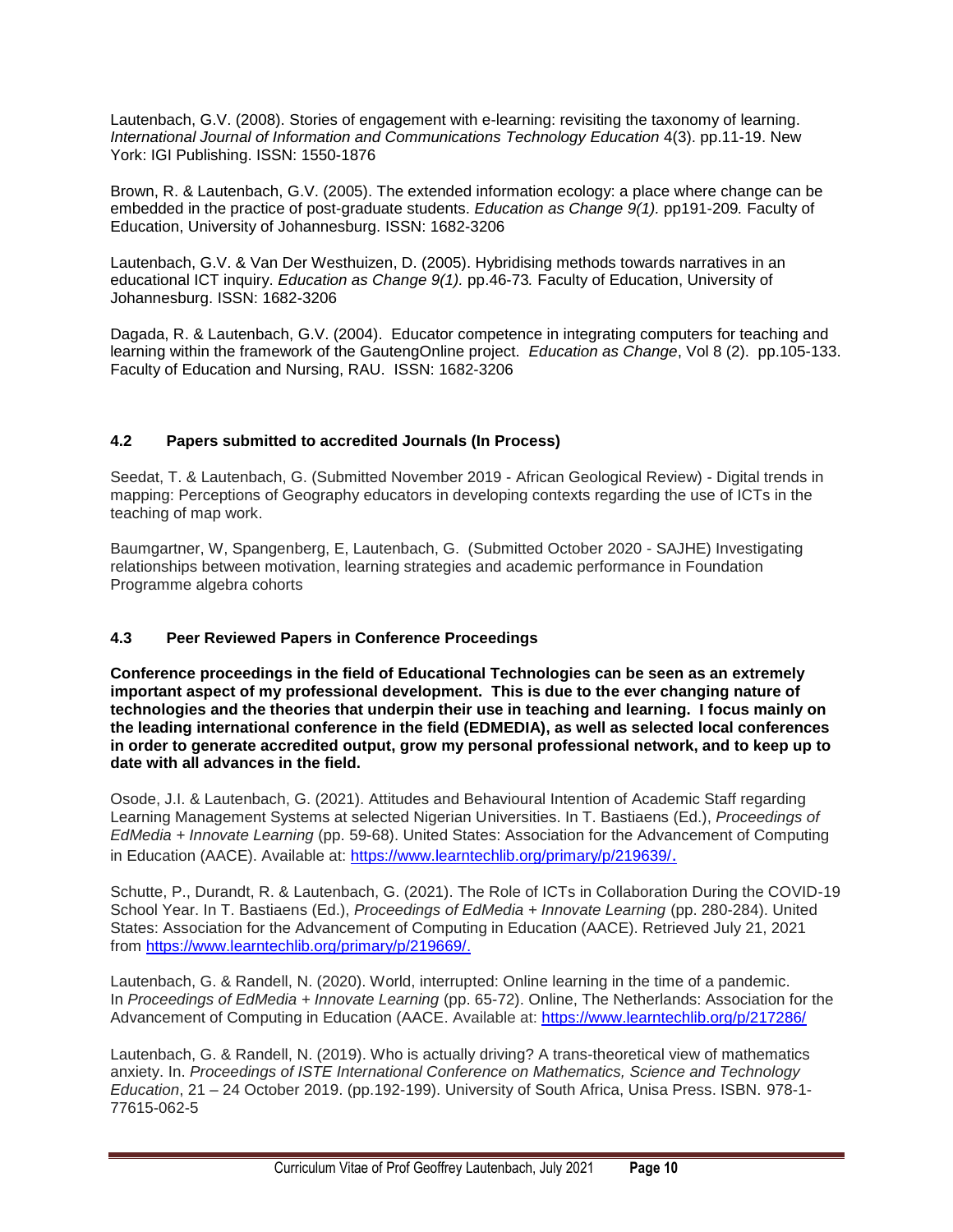Lautenbach, G. (2019). 21st century teacher skills: design principles for student engagement and success. In. *Proceedings of ISTE International Conference on Mathematics, Science and Technology Education,* 21 – 24 October 2019. (pp.314-320). University of South Africa, Unisa Press. ISBN. 978-1- 77615-062-5

Goto, J., Batchelor, J & Lautenbach, G. (2019). The influence of descriptive and social norms in the acceptance and use of online formative feedback in an undergraduate module. In. Proceedings of ISTE International Conference on Mathematics, Science and Technology Education, 21 – 24 October 2019. (pp.63-68). University of South Africa, Unisa Press. ISBN. 978-1-77615-062-5

Durandt, R. & Lautenbach, G. (2018). Supporting students' competency development in the mathematical modelling process. In. Proceedings of ISTE International Conference on Mathematics, Science and Technology Education, 22 – 25 October 2018. (pp.36-43). University of South Africa, Unisa Press. ISBN. 978-1-77615-047-2

Lautenbach, G. & Randell, N. (2018). Distraction or opportunity? Technologies for adolescent stress management. In. Proceedings of ISTE International Conference on Mathematics, Science and Technology Education, 22 – 25 October 2018. (pp.363-370). University of South Africa, Unisa Press. ISBN. 978-1-77615-047-2

Goto, J., Batchelor, J. & Lautenbach, G. (2018). Pre-service teachers' acceptance and use of formative feedback in an online undergraduate module. In. Proceedings of ISTE International Conference on Mathematics, Science and Technology Education, 22 – 25 October 2018. (pp.332-339). University of South Africa, Unisa Press. ISBN. 978-1-77615-047-2

Durandt, R. & Lautenbach G. (2018). Preparing mathematics student teachers for a modelling pedagogy. In. *Proceedings: 10th International conference on education and new learning technologies, EDULEARN18. 2 – 4 July 2018, Palma, Spain.* pp.7463-7469.

Lautenbach, G. & Randell, N. (2017). Using mobile technologies for self-regulation in high school learners' stress management. In. *Proceedings: Towards Effective Teaching and Meaningful Learning in Mathematics, Science and Technology Education. 23 – 26 October 2017 UNISA/ISTE Conference on Mathematics, Science and Technology Education. Held at Mopani Camp, Kruger National Park, Limpopo, South Africa.* pp.94-99. Available at [http://uir.unisa.ac.za/handle/10500/23444.](http://uir.unisa.ac.za/handle/10500/23444)

Lautenbach, G. & Kennedy, D.M. (2017). Making more effective use of apps: designing meaningful professional learning networks. In. *Proceedings: Towards Effective Teaching and Meaningful Learning in Mathematics, Science and Technology Education. 23 – 26 October 2017 UNISA/ISTE Conference on Mathematics, Science and Technology Education. Held at Mopani Camp, Kruger National Park, Limpopo, South Africa.* pp.87-93. Available at [http://uir.unisa.ac.za/handle/10500/23430.](http://uir.unisa.ac.za/handle/10500/23430)

Durandt, R., Jacobs, G. & Lautenbach, G. (2017). Student teachers' authentic introduction to mathematical modelling: a design-based approach. In. *Proceedings: Towards Effective Teaching and Meaningful Learning in Mathematics, Science and Technology Education. 23 – 26 October 2017 UNISA/ISTE Conference on Mathematics, Science and Technology Education. Held at Mopani Camp, Kruger National Park, Limpopo, South Africa.* <http://uir.unisa.ac.za/handle/10500/23413>

Durandt, R., Jacobs, G. J., & Lautenbach, G. V. (2017). Tracking student teachers' mathematical modelling motivation and competencies over time: A design-based inquiry. In A. Downton, S. Livy & J. Hall (Eds.), *Proceedings of the 40th Mathematics Education Research Group of Australasia Conference* (MERGA), Research presentation abstracts (pp. 669). July 2017, Melbourne, Australia.

Goto, J., Batchelor, J. & Lautenbach, G. (2016). Pre-Service Teacher's Understanding of LEAP21 Learning Design Elements in MOOC Environments. In P. Cunningham, & M. Cunningham (Eds.), Proceedings of IST Africa 2016, Durban. IIMC International Information Management Corporation. ISBN: 978-1-905824-54-0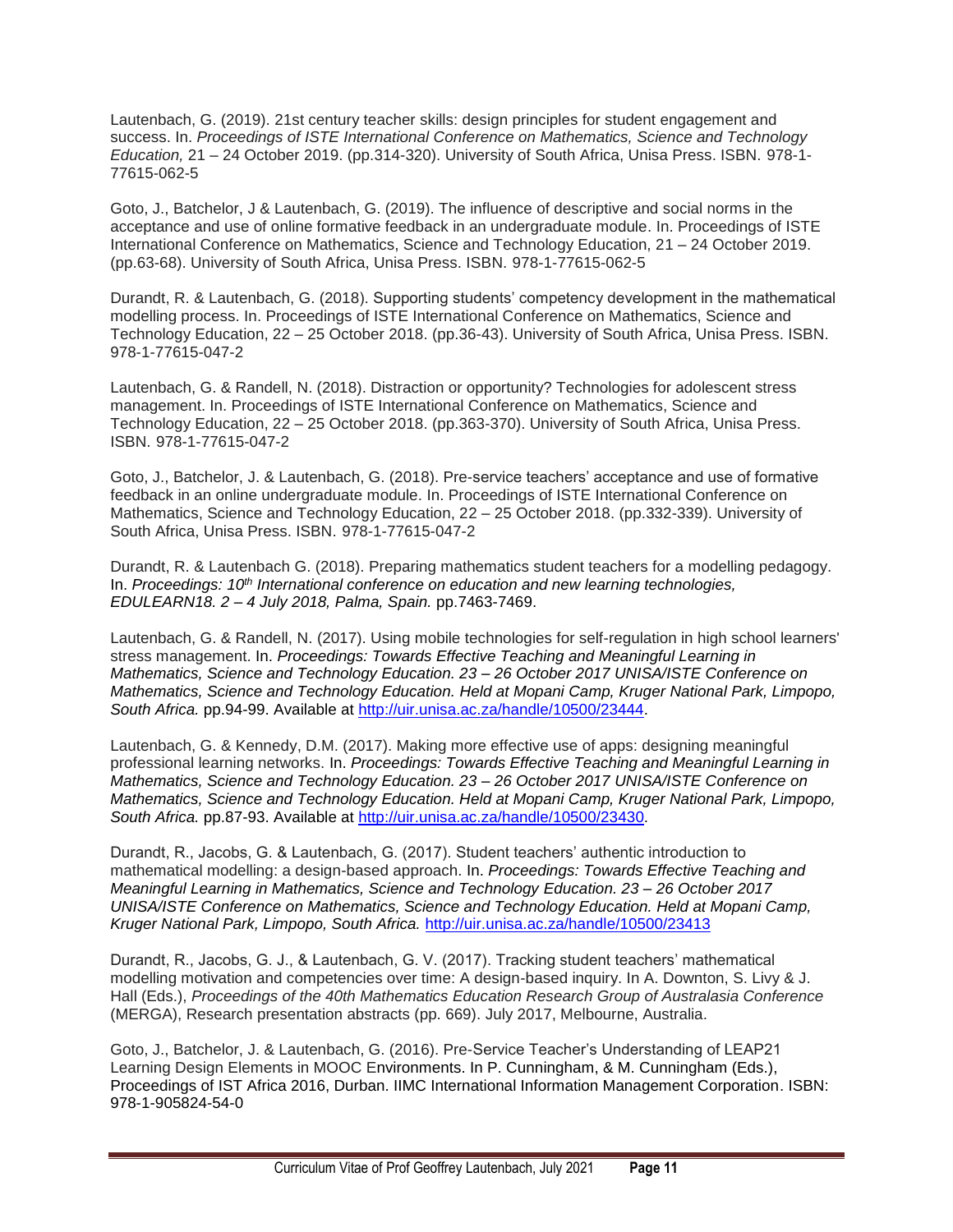Lautenbach, G. (2015). Learning technologies in developing contexts: educational design research in accounting education. In S. Carliner, C. Fulford & N. Ostashewski (Eds.), *Proceedings of EdMedia: World Conference on Educational Media and Technology 2015*. (pp.321-327). Montreal, Quebec, Canada. ISBN 978-1-939797-16-2. Association for the Advancement of Computing in Education (AACE).

Lautenbach, G. & Batchelor, J. (2015). Putting personal learning networks to work: Professional learning and the pre-service teacher. In S. Carliner, C. Fulford & N. Ostashewski (Eds.), *Proceedings of EdMedia: World Conference on Educational Media and Technology 2015.* (pp.977-981). Montreal, Quebec, Canada. ISBN 978-1-939797-16-2. Association for the Advancement of Computing in Education (AACE).

Batchelor, J. & Lautenbach, G. (2015). Cultivating Lifelong Learning: Pre-Service Teachers and their MOOCs. In P. Cunningham, & M. Cunningham (Eds.), *Proceedings of IST Africa 2015, Malawi.* ISBN 978- 1-905824-50-2. IIMC International Information Management Corporation.

Goto, J., Batchelor, J. & Lautenbach, G. (2015). MOOCs for Pre-Service Teachers: Their Notions of 21st Century Learning Design. In P. Cunningham, & M. Cunningham (Eds.), *Proceedings of IST Africa 2015, Malawi.* ISBN 978-1-905824-50-2. IIMC International Information Management Corporation.

Pretorius, E., De Beer, J. & Lautenbach, G. (2014). Professional development of science teachers: the Ateam hybrid ecology of learning practice. In. D. Mogari, U.I. Ogbonnaya & K. Padayachee (Eds.), *Proceedings of ISTE International Conference on Mathematics, Science and Technology Education*, 19 – 23 October 2014. (pp.553-566). University of South Africa, Unisa Press. ISBN 978-1-86888-800-9.

Lautenbach, G., & Batchelor, J. (2014). Pre-service teachers' attitudes towards technology use in the creation of their personal learning networks. In. D. Mogari, U.I. Ogbonnaya & K. Padayachee (Eds.), *Proceedings of ISTE International Conference on Mathematics, Science and Technology Education*, 19 – 23 October 2014. (pp.407-412). University of South Africa, Unisa Press. ISBN 978-1-86888-799-6.

Jacobs, G.J., Lautenbach, G. & Batchelor, J. (2014). Attitudes of postgraduate education students towards quantitative research matters. In. D. Mogari, U.I. Ogbonnaya & K. Padayachee (Eds.), *Proceedings of ISTE International Conference on Mathematics, Science and Technology Education*, 19 – 23 October 2014. (pp.494-504). University of South Africa, Unisa Press. ISBN 978-1-86888-800-9.

Lautenbach, G., & Batchelor, J. (2014). New technologies, new concerns: Negotiated ethics for a research community. In *World Conference on Educational Multimedia, Hypermedia and Telecommunications* (pp. 1326-1331). Chesapeake, VA: AACE. Available from [http://www.editlib.org/p/147659/.](http://www.editlib.org/p/147659/) ISBN 978-1- 939797-08-7.

Bester, R., & Lautenbach, G. (2014). The digital melting pot: 20th century learners in the 21st century. In *World Conference on Educational Multimedia, Hypermedia and Telecommunications* (pp. 2175-2180). Chesapeake, VA: AACE. Available from [http://www.editlib.org/p/147773/.](http://www.editlib.org/p/147773/) ISBN 978-1-939797-08-7.

Lautenbach, G., & Amory, A. (2014). Learning with technology: An assessment of learning design and knowledge construction online. In *World Conference on Educational Multimedia, Hypermedia and Telecommunications* (pp. 2076-2082). Chesapeake, VA: AACE. Available from [http://www.editlib.org/p/147759/.](http://www.editlib.org/p/147759/) ISBN 978-1-939797-08-7.

Lautenbach, G. & Batchelor, J. (2013). Purposeful transformation of teaching practice: Learning technologies in collaborative social and historical contexts. In. D. Mogari, A. Mji, & U.I. Ogbonnaya (Eds.), *Proceedings of ISTE International Conference on Mathematics, Science and Technology Education*, 21 – 24 October 2013. (pp.414-424). University of South Africa, Unisa Press. ISBN 978-1-86888-742-2.

Batchelor, J. & Lautenbach, G. (2013). Reaching out and connecting: pre-service teachers and their professional learning networks. In. D. Mogari, A. Mji, & U.I. Ogbonnaya (Eds.), *Proceedings of ISTE International Conference on Mathematics, Science and Technology Education*, 21 – 24 October 2013. (pp.579-590). University of South Africa, Unisa Press. ISBN 978-1-86888-742-2.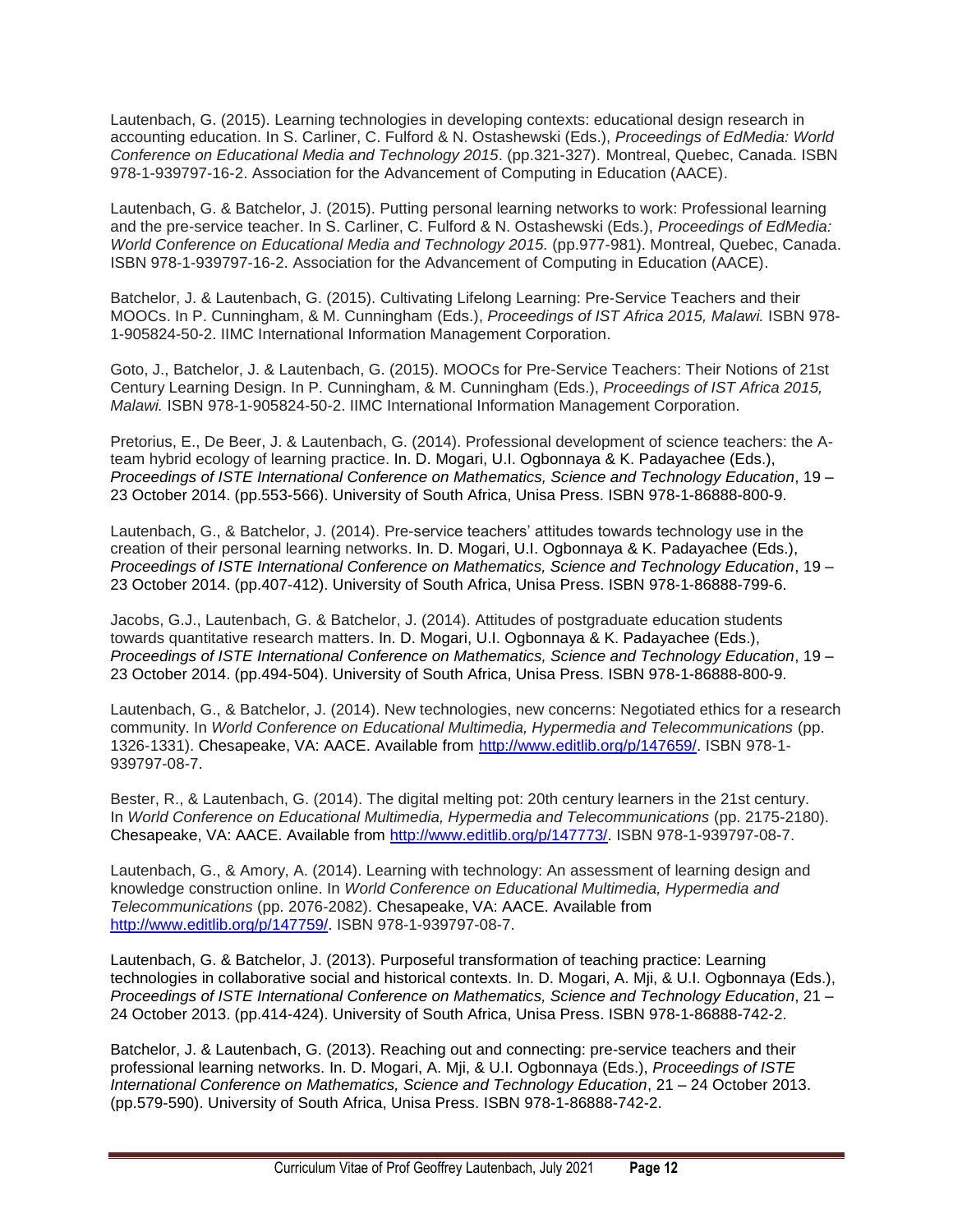De Beer, J.J.J., Lautenbach, G. & Batchelor, J. (2013). Pedagogical bungee-jumping: learning *in* practice. In. D. Mogari, A. Mji, & U.I. Ogbonnaya (Eds.), *Proceedings of ISTE International Conference on Mathematics, Science and Technology Education*, 21 – 24 October 2013. (pp.566-578). University of South Africa, Unisa Press. ISBN 978-1-86888-742-2.

Lautenbach, G. & Batchelor, J. (2013). Streamlining Processes with Technology: The Research Ethics Committee. In. Jan Herrington et al. (Eds.), *Proceedings of World Conference on Educational Multimedia, Hypermedia and Telecommunications 2013.* (pp. 1-7). Chesapeake, VA: AACE. Available from [http://www.editlib.org/p/111922.](http://www.editlib.org/p/111922) ISBN 978-1-939797-03-2.

Gerson, I., Lautenbach, G. & Pillay, J. (2013). Changing behaviours online: Surfing safely. In. Jan Herrington et al. (Eds.), *Proceedings of World Conference on Educational Multimedia, Hypermedia and Telecommunications 2013.* (pp. 1635-1641). Chesapeake, VA: AACE. Available from [http://www.editlib.org/p/112185.](http://www.editlib.org/p/112185) ISBN 978-1-939797-03-2.

Vos, S. & Lautenbach, G. (2012). Expansive Cycles of Technology Integration in Independent South African Schools. In T. Amiel & B. Wilson (Eds.), *Proceedings of World Conference on Educational Multimedia, Hypermedia and Telecommunications 2012* (pp. 276-281). Chesapeake, VA: AACE. Available from [http://www.editlib.org/p/40757.](http://www.editlib.org/p/40757) ISBN 1-880094-95-9.

Lautenbach, G. & Batchelor, J. (2012). "You are poisoning us" and other myths of technology integration: Professional development of the pre-service teacher. In T. Amiel & B. Wilson (Eds.), *Proceedings of World Conference on Educational Multimedia, Hypermedia and Telecommunications 2012* (pp. 202-207). Chesapeake, VA: AACE. Available from [http://www.editlib.org/p/40746.](http://www.editlib.org/p/40746) ISBN 1-880094-95-9.

Lautenbach, G. (2011). Student-generated design principles for transforming an educational technology module. In T. Bastiaens & M. Ebner (Eds.), *Proceedings of World Conference on Educational Multimedia, Hypermedia and Telecommunications 2011*. (pp. 3056-3064). Chesapeake, VA: AACE. Available from [http://www.editlib.org/p/38295.](http://www.editlib.org/p/38295) ISBB: 1-880094-85-X.

Brink, R. & Lautenbach G.V. (2011) Electronic assessment in higher education: lecturer and student challenges. In *Proceedings of International Technology, Education and Development (INTED) Conference, 2011* (pp. 4215-4223). Valencia, Spain. 7 -9 March 2011. International Association for Technology, Education and Development (IATED). Available from <http://library.iated.org/view/BRINK2011ELE> ISBN 978-84-614-7423-3.

Lautenbach, G. (2010). A cross sectional survey to explore the e-maturity of schools in Gauteng Province, South Africa. In *Proceedings of World Conference on Educational Multimedia, Hypermedia and Telecommunications, 2010* (pp. 1753-1760). Toronto, Canada, June 2010. Chesapeake, VA: AACE. Available from [http://www.editlib.org/p/34876.](http://www.editlib.org/p/34876) ISBN 1-880094-73-8.

Lautenbach, G.V. & Vilakazi, B.P. (2008). Educational technologies and transfer of skills within an activity system. In *Proceedings of World Conference on Educational Multimedia, Hypermedia and Telecommunications, 2008* (pp3199-3205). Vienna, Austria, June 2008. AACE: Chesapeake, VA. ISBN: 1-880094-65-7.

Lautenbach, G.V. (2007). Engaging with e-learning: emerging epistemologies and increased pedagogic vision in Higher Education. In Proceedings of the IADIS Multi Conference on Computer Science and Information Systems – Elearning. (pp.428-434) Lisbon, Portugal July 2007. IADIS Press, ISBN: 978-972- 8924-34-8.

Diseko, R., Lautenbach, G.V. & Rheeder, R. (2007). The design of interactivity for a web-based learning environment at a Higher Education Institution. In *Proceedings of the IADIS Multi Conference on Computer Science and Information Systems – Elearning*. (pp495-501). Lisbon, Portugal July 2007. IADIS Press ISBN: 978-972-8924-34-8.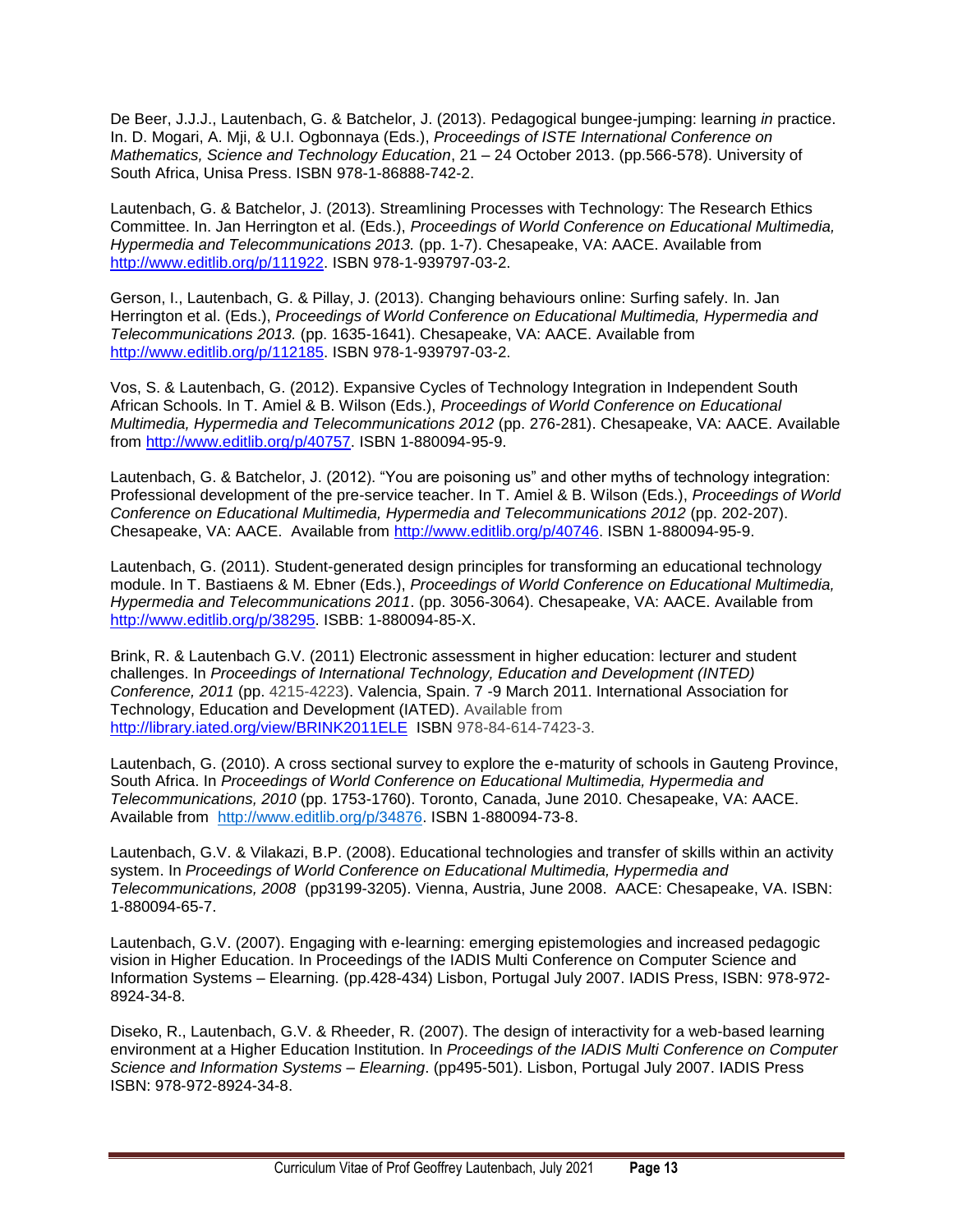Lautenbach, G.V., Van Der Westhuizen, D. & Luca, J. (2006). Rags to Riches and Conflict on the Playground: Contrasting Narratives of E-Learning in an Education Faculty. In *Proceedings of World Conference on Educational Multimedia, Hypermedia and Telecommunications, 2006* (pp.1700-1707). *Orlando, Florida*. June 2006. AACE, Norfolk. ISBN: 1-880094-59-2.

Lautenbach, G.V. & Van Der Westhuizen, D. (2005). Investigating lecturers changing epistemologies and pedagogies during engagement with e-learning in an education faculty. In *Proceedings of World Conference on Educational Multimedia, Hypermedia and Telecommunications, 2005* (pp2880-2887). *Montreal, Canada*. June 2005. AACE, Norfolk.

Van Der Westhuizen, D. & Lautenbach, G.V. (2004). How mini-internships facilitate transfer of learning in academic courses in Instructional Technology. In *Proceedings of World Conference on Educational Multimedia, Hypermedia and Telecommunications, 2004* (pp4064-4069). *Lugano, Switzerland*. June 2004. AACE, Norfolk.

Dagada, R. & Lautenbach, G.V. (2004). Integrating computers for teaching and learning within the framework of the GautengOnline project. In *Proceedings of the SITE Conference, Society for Information Technology and Teacher Education International Conference, Atlanta Georgia, 1-6 March 2004. (pp*3265- 3272). Available:<http://dl.aace.org/14898>

Lautenbach, G.V. & Van Der Westhuizen, D. (2003). Staff development for e-learning: community building as a change agent. In *Proceedings of World Conference on Educational Multimedia, Hypermedia and Telecommunications, Honolulu, Hawaii*, July 2003. pp.1994-1997. AACE, Norfolk. ISBN: 1-880094-48-7

Van Der Westhuizen, D.,Maseko, J., Diseko, I.M. & Lautenbach, G. (2003). A multi-pronged approach for supporting in-service educators with the integration of educational technology in a South African context. In *Proceedings of the SITE Conference, Society for Information Technology and Teacher Education International Conference, Albuquerque*, April 2003.

Lautenbach, G.V. & Van Der Westhuizen, D. (2002): Old dogs and new e-tricks: Staff development in a South African Tertiary Institution. In *Proceedings of the eighth annual International Conference on Computers in Education (ICCE)*, Auckland, New Zealand.

Van Der Westhuizen, D. & Lautenbach, G.V. (2002). Novice designers of online learning: a contribution to principles for instructionally effective online learning design. In *Proceedings of World Conference on Educational Multimedia, Hypermedia and Telecommunications, 2002* (pp1995-1997). *Denver, Colorado*, July 2002, AACE, Norfolk.

### <span id="page-13-0"></span>**4.3 Book Chapters**

Kennedy, D. M., & Lautenbach, G. (2021). A pragmatic approach to assessment in a time of crisis in South Africa. In C. McNaught & S. Gravett (Eds.), *Embedding social justice in teacher education and development in Africa*. Routledge.

Durandt, R & Lautenbach, G. (2020). Pre-service Teachers' Sense-making of Mathematical Modelling Through a Design-Based Research Strategy. In: Stillman G., Kaiser G., Lampen C. (eds) *Mathematical Modelling Education and Sense-making. International Perspectives on the Teaching and Learning of Mathematical Modelling*. pp431-441. Springer, Cham. DOI [https://doi.org/10.1007/978-3-030-37673-4\\_37](https://doi.org/10.1007/978-3-030-37673-4_37)  Print ISBN 978-3-030-37672-7; Online ISBN 978-3-030-37673-4.

Lautenbach G.V. (2013). The deepening divide. In: Gravett, S.; Merseth, K. and De Beer, J. (Eds.). Being a teacher: A book of cases. Pearson Heinemann.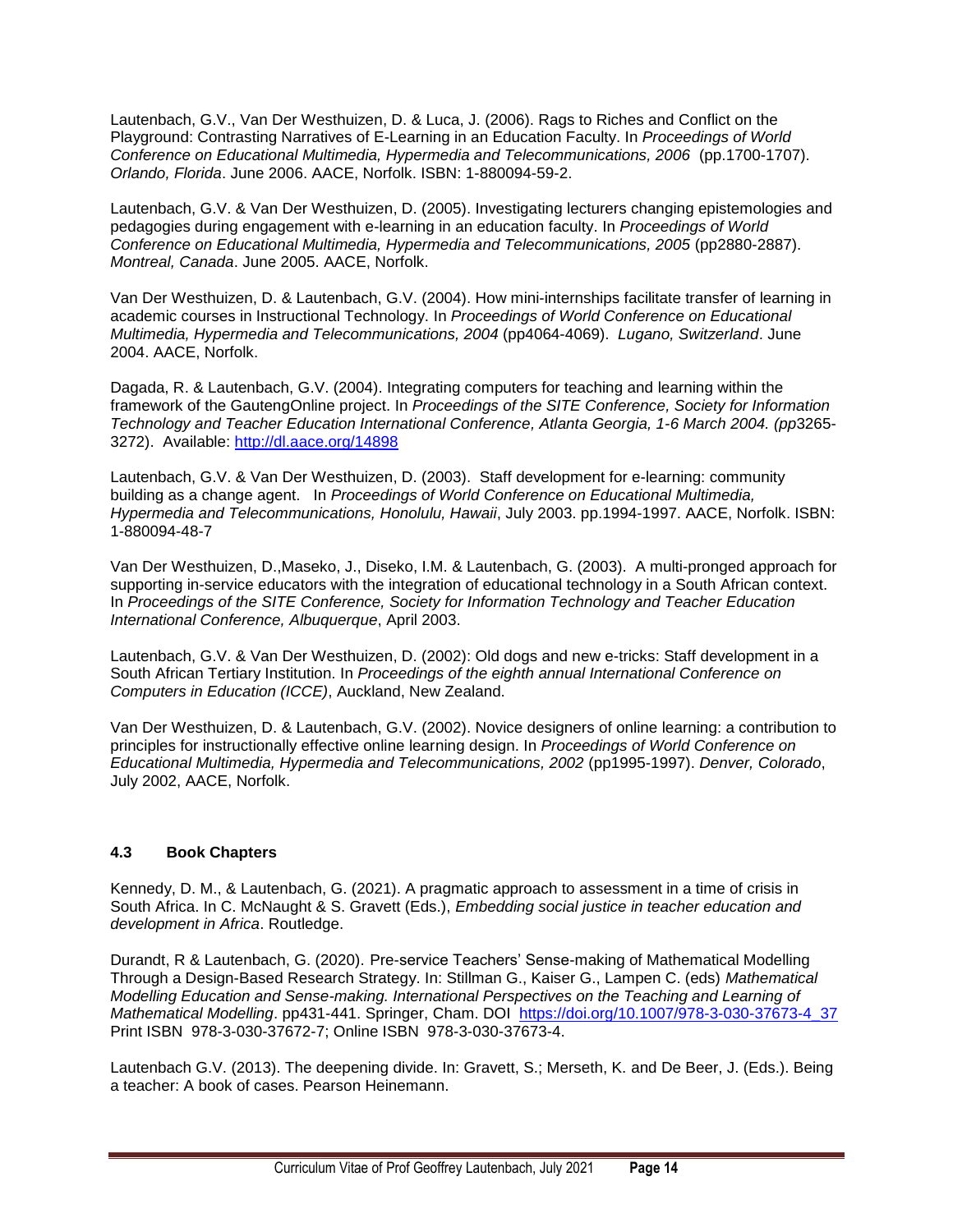Lautenbach G.V. (2013). Am I the only one in this class who still reads properly? In: Gravett, S.; Merseth, K. and De Beer, J. (Eds.). Being a teacher: A book of cases. Pearson Heinemann.

Lautenbach, G.V. (2010). Stories of engagement with e-learning: revisiting the taxonomy of learning. In: Tomei, L. A. (Ed.). *ICTs for Modern Educational and Instructional Advancement: New Approaches to Teaching* (pp. 266-275). Information Science Reference, Hershey: New York. ISBN13: 9781605669366. doi:10.4018/978-1-60566-936-6.

Lautenbach, G. (2010). Stories of Engagement with E-Learning: Revisiting the Taxonomy of Learning. In *Management Association, I.* (Eds.), Web-Based Education: Concepts, Methodologies, Tools and Applications (pp. 801-809). IGI Global. http://doi:10.4018/978-1-61520-963-7.ch055

### <span id="page-14-0"></span>**4.4 Published Non Accredited articles**

Lautenbach, G. (2013). Giving our garden the wings to fly. Veld & Flora, 99 (2), pp.92-95.

### <span id="page-14-1"></span>**5 OTHER PRESENTATIONS AT LOCAL AND INTERNATIONAL CONFERENCES**

#### **Although these are not published in formal proceedings they are an essential part of my personal professional development and an essential part of my strategy to remain a recognized leader in the fields of Higher Education and Educational Technology.**

Durandt, R. & Lautenbach G. (2018). Preparing student teachers for realistic mathematics situations through a workable mathematical modelling approach. In. *Proceedings: RME6 Conference. 20-22 September 2018, Grand Cayman, Cayman Islands.*

Durandt, R., Jacobs, G.J. & Lautenbach, G. (2017). Tracking Student Teachers' Mathematical Modelling Motivation and Competencies Over Time: A Design Based Inquiry. The Mathematics Education Research Group of Australasia Incorporated conference (MERGA-40), 2-6 July 2017, Melbourne Australia. <https://www.merga.net.au/conferences.html>

Randell, N.; Lautenbach, G. & Van Der Merwe, M. (2015). Creating authentic, action learning spaces: reflection, mindfulness and resiliency as tools for teacher training and personal development. *ALARA 9th Action Learning Action Research and 13th Participatory Action Research World Congress 2015.* 4-7 November 2015.

Batchelor, J. & Lautenbach, G. (2014). MOOCING for CPTD: The teacher as lifelong learner. *ISTE International Conference on Mathematics, Science and Technology Education*, 19 – 23 October 2014.

Lautenbach, G. & Batchelor, J. (2014). Purposeful transformation of mental models of learning: 21st century skills for pre-service teachers. Poster Presentation. 4th Congress of the International Society for Cultural and Activity Research (ISCAR), 29 September-3 October 2014, Sydney, Australia.

Coetzee, A. & Lautenbach, G.V. (2012). First year students' initial engagement with ICTS in teaching and learning at a university. University of Johannesburg, Second Annual Faculty of Education Research Indaba, School of Tourism and Hospitality. 28 November 2012.

Bester, S.A. & Lautenbach G.V. (2012). Transformative learning: Empowering postgraduate students through educational technology use. University of Johannesburg, Second Annual Faculty of Education Research Indaba, School of Tourism and Hospitality. 28 November 2012.

Lautenbach, G.V., Amory, A. & Van Der Westhuizen, D. (2010). Reconsidering a faculty's research imperative: Use of a theoretically driven teaching and research framework to reconceptualize an undergraduate module. University of the Free State, Faculty of Education, Kenton 2010 Conference, Golden Gate. 28 Oct – 31 Oct 2010.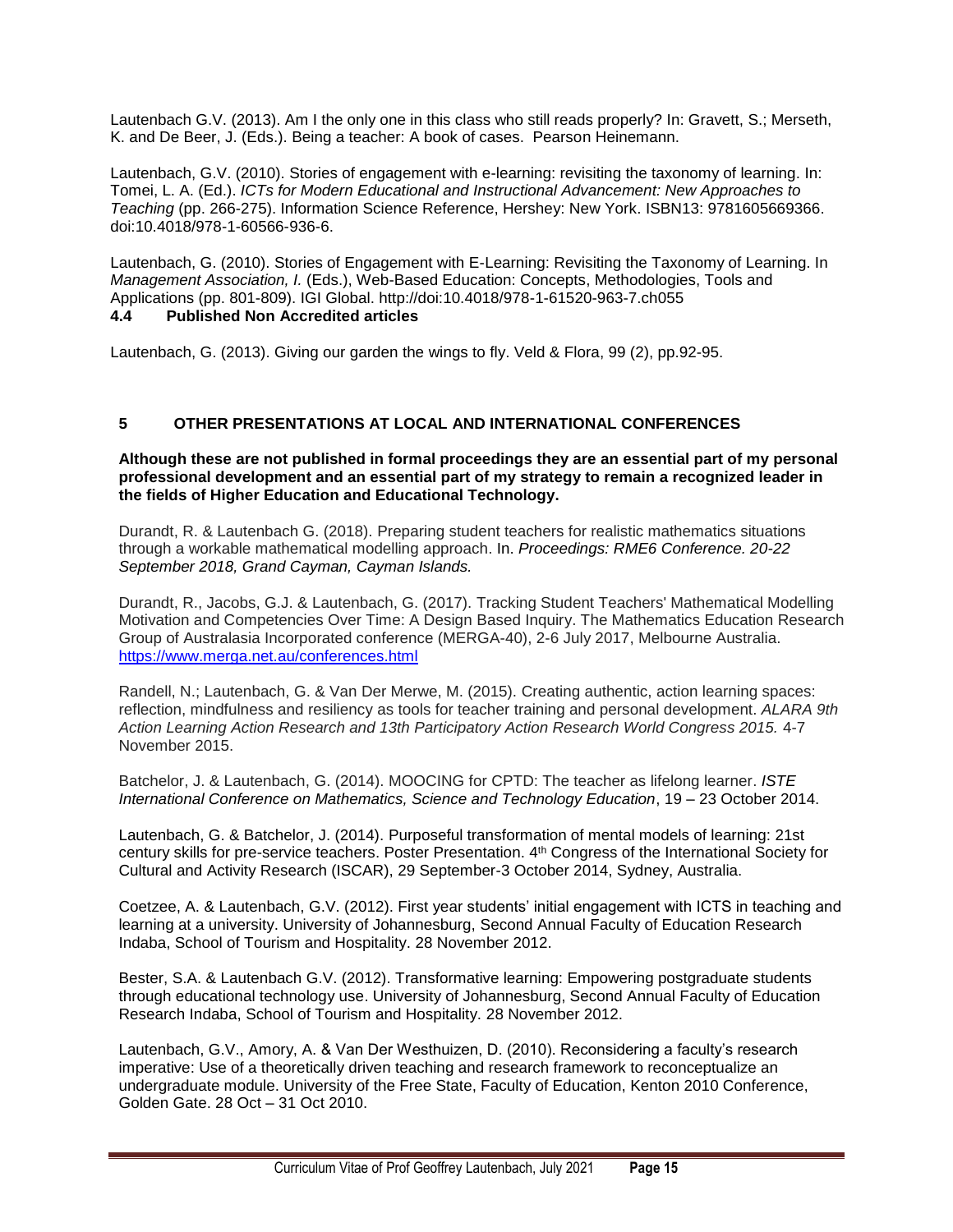Amory, A., Van Der Westhuizen, D. & Lautenbach, G.V. (2010). Reconsidering a faculty's research imperative: Use of a theoretically driven teaching and research framework to support change. University of the Free State, Faculty of Education, Kenton 2010 Conference, Golden Gate. 28 Oct – 31 Oct 2010.

Van Der Westhuizen, D., Lautenbach, G.V. & Amory, A. (2010). Reconsidering a faculty's research imperative: Developing a theoretically driven framework for the teaching and research endeavour. University of the Free State, Faculty of Education, Kenton 2010 Conference, Golden Gate. 28 Oct – 31 Oct 2010.

Lautenbach, G.V. & Rhodes, N (2010). Design-based research and the reform of accounting education. University of Johannesburg, Faculty of Economic and Financial Sciences, Value 2010 Conference. 30 Aug – 1 Sept 2010.

Lautenbach, G.V. (2008). Practicing what you preach: Teaching and learning with educational technologies. University of Johannesburg, Centre for Technology Assisted Learning, Lustrum Celebration Edulink Symposium. 27 May 2008.

Lautenbach, G.V. (2008). Why I want to be a teacher. University of Johannesburg, Faculty of Education Teacher Development Conference. 17-20 March 2008.

Lautenbach, G.V. & Vilakazi B.P. (2007). Digital scholarship and teaching practice: what is the reality in our schools? Digital Scholarship Conference, University of Botswana. December 2007

Lautenbach, G.V. & Vilakazi B.P. (2007). Knowledge and skills transfer from a postgraduate course in computer-based education to teaching practice. University of Johannesburg, Faculty of Education Student Conference. September 2007.

Greyling, F.C., Van Der Westhuizen, D. & Lautenbach, G.V. (2007). The why and how of technology– assisted learning: authentic professional development for higher education practitioners. University of Johannesburg, Faculty of Education Student Conference. September 2007.

Lautenbach, G.V. & Van Der Westhuizen, D. (2003). Teaching computers with computers: Reflections on a self-paced computer skills course for training in-service educators. 29<sup>th</sup> Annual SASE (Southern African Society for Education) Conference, 25-28 September 2003, Rustenburg, South Africa.

Van Der Westhuizen, D. & Lautenbach, G.V. (2002). The meeting of two worlds: Hybrid approaches end the divide between e-learning and traditional classroom-based teaching practice. 4th Biennial Conference for Information Technology in Tertiary Education (CITTE), 25-27 September 2002, Durban, South Africa.

Van Der Westhuizen, D., Lautenbach, G.V. & Stoltenkamp, J. (2002). Help us! We want to 'eteach': University lecturers support needs for facilitating e-learning. 4th Annual Conference on World Wide Web Applications, 4-6 September 2002, Stellenbosch, South Africa.

Lautenbach, G.V. & Van Der Westhuizen, D. (2002). Professional development of the online instructor: A programme for web-based higher education. 4th Annual Conference on World Wide Web Applications, 4- 6 September 2002, Stellenbosch, South Africa.

Van Der Westhuizen, D. & Lautenbach, G.V. (2001). Training the Web Trainer using Web teaching.  $3^{\text{rd}}$ Annual Conference on World Wide Web Applications, 5-7 September 2001, RAU, Johannesburg, South Africa.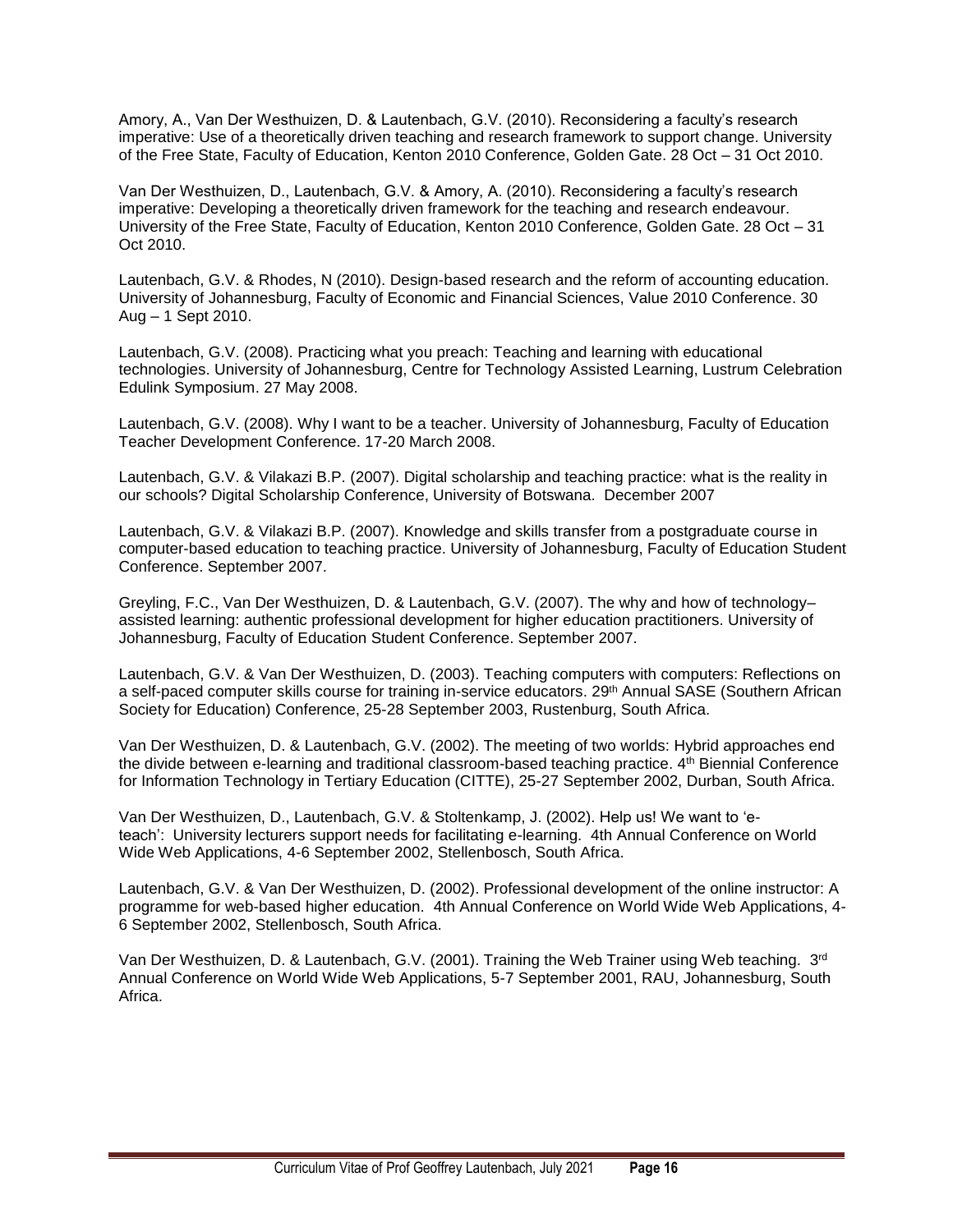### <span id="page-16-0"></span>**6 KEYNOTES AND INVITED TALKS**

#### **Keynote:**

7 th International Conference, Curriculum issues in science and technology education. Federal University of Technology, Minna, Nigeria. 3 October 2019.

**Invited talk**:

Siyaphumalela / SAIDE Intervention Assessment Series Seminar Address. Sunnyside Park Hotel, Parktown. 10 May 2018.

Lautenbach, G. Laying the foundations for the innovations of tomorrow: Curriculum issues related to Science and Technology Education in the 4th Industrial revolution

Lautenbach, G. Is there a place for qualitative research in impact evaluations?

#### **Invited talk**:

Centre for Academic Technologies, Inaugural Seminar Address. Council Chambers, Madibeng, UJ. 20 August 2014.

**Invited talk**:

Social Media in Higher Education Conference, Focus Rooms, Sunninghill, Johannesburg, 8-9 May 2014.

Lautenbach, G. Addressing issues of learning design in the 21st century: Authentic learning in practice

Lautenbach, G. and Batchelor, J. Managing your digital presence in a connected world.

#### **Keynote**:

South African Association for Science and Technology Education (SAASTE) National Conference, Nelspruit, Mpumalanga: 4 July 2013 Rethinking learning: Learning technologies in a networked society. Talk available from<http://www.slideshare.net/glautenbach>

### **7 CURRENT RESEARCH**

PLN project: 2018-2020

In collaboration with Prof David M Kennedy - Professional Learning Networks: Building capacity through diversity. In this study we articulate the design principles used to develop an undergraduate module leading to the formation of personal Learning networks online. We also look at the student artifacts using the adapted SOLO Taxonomy to investigate learning outcomes. This has led to one conference presentation : Lautenbach, G. & Kennedy, D.M. (2017). Making more effective use of apps: designing meaningful professional learning networks. In. *Proceedings: Towards Effective Teaching and Meaningful Learning in Mathematics, Science and Technology Education. 23 – 26 October 2017 UNISA/ISTE Conference on Mathematics, Science and Technology Education. Held at Mopani Camp, Kruger National Park, Limpopo, South Africa.* pp.87-93. Available at [http://uir.unisa.ac.za/handle/10500/23430.](http://uir.unisa.ac.za/handle/10500/23430)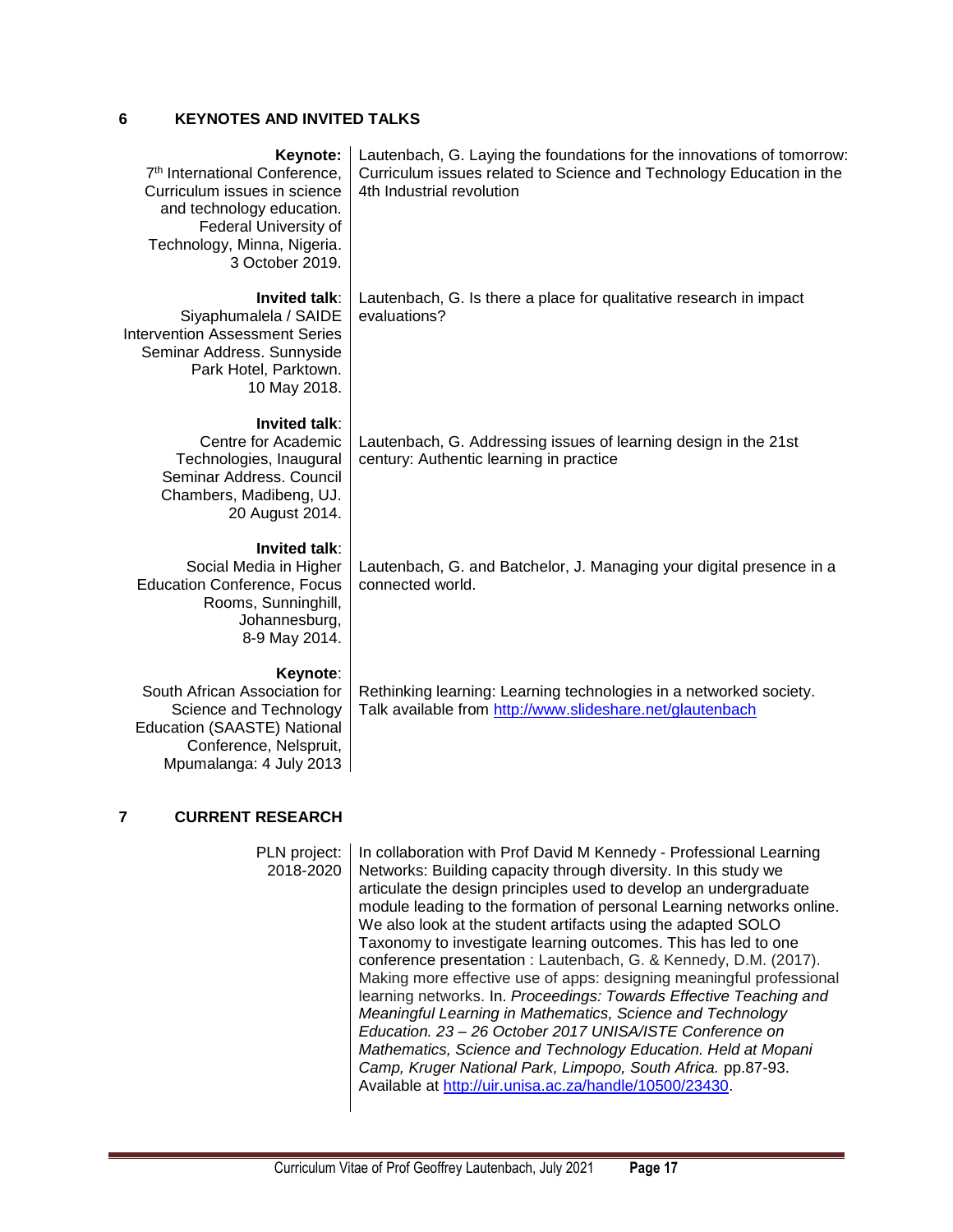<span id="page-17-0"></span>

| EdTech and the affective<br>domain in adolescents:<br>2019-2021                                                   | A series of conference papers have been written with research<br>associate Nardia Randell. These have been presented and have lead<br>to publications on issues related to EdTech, stress, anxiety, and<br>mindfulness. Latest output: Lautenbach, G., & Randell, N. (2020).<br>Through the COVID-19 looking glass: Coping skills for STEM<br>educators in the time of a pandemic and beyond. Journal of Baltic<br>Science Education, 19(6A), 00-00.<br>https://doi.org/10.33225/jbse/20.19.00                                                                                                                                                                                                                                                                                                                                                                                                                                                                                                                                                                                                                                                                                                                                                                                                                                                                                                                                                                                                                                                                                                                                                     |
|-------------------------------------------------------------------------------------------------------------------|----------------------------------------------------------------------------------------------------------------------------------------------------------------------------------------------------------------------------------------------------------------------------------------------------------------------------------------------------------------------------------------------------------------------------------------------------------------------------------------------------------------------------------------------------------------------------------------------------------------------------------------------------------------------------------------------------------------------------------------------------------------------------------------------------------------------------------------------------------------------------------------------------------------------------------------------------------------------------------------------------------------------------------------------------------------------------------------------------------------------------------------------------------------------------------------------------------------------------------------------------------------------------------------------------------------------------------------------------------------------------------------------------------------------------------------------------------------------------------------------------------------------------------------------------------------------------------------------------------------------------------------------------|
| 8<br><b>FUNDED RESEARCH</b><br>Application - research grant<br>under the COVID-19 Africa<br>rapid grant fund:     | Co-researcher in a team led by Prof J Hardman from UCT. Towards a<br>pedagogical model for teaching through technology in a pandemic: A<br>cultural historical approach. Research areas addressed include<br>Education and socio-cultural features impacting on learning science<br>online in a pandemic.                                                                                                                                                                                                                                                                                                                                                                                                                                                                                                                                                                                                                                                                                                                                                                                                                                                                                                                                                                                                                                                                                                                                                                                                                                                                                                                                          |
| Application - NRF Call for<br>research by rated researchers:                                                      | Co-researcher in a team led by Prof J Hardman from UCT. Towards a<br>pedagogical model for teaching through rather than merely with<br>technology: A cultural historical approach                                                                                                                                                                                                                                                                                                                                                                                                                                                                                                                                                                                                                                                                                                                                                                                                                                                                                                                                                                                                                                                                                                                                                                                                                                                                                                                                                                                                                                                                  |
| Managing and leading with<br>Digital technologies:<br>2016-2017<br>(Co-researcher)                                | This study focused on the story of the journey of 166 candidates acting<br>as managers of District Teacher Development Centres (DTDCs) and<br>Provincial Teacher Development Institutes (PDTIs), as well as<br>eLearning specialist trainers who serve on the DBE's National Core<br>ICT Training Team (NCITT). Participants from all nine Provincial<br>Education Departments (PEDs) enrolled for a university accredited,<br>NQF level 8 Short Learning Programme (SLP) titled Managing and<br>Leading with Digital Technologies. This was done as part of their<br>professional development while in turn strengthening provincial<br>capacity in their respective districts. This particular SLP was<br>purposefully designed to fully exploit the affordances of digital<br>technologies in a blended learning space supported by the availability<br>of tutors on a 1-10 ratio to address concerns of high attrition rates<br>endemic to online learning. The programme was delivered over a<br>period of eight months combining an initial four day face-to-face<br>component in July 2016 followed by the online phase culminating in a<br>93.3% pass rate. The programme design is immersed in principles of<br>Authentic Learning with a strong emphasis on:<br>Managing and leading change through self-management<br>Policy and institutional contexts with reference to teacher<br>development and digital technologies<br>Driving optimal use of education resources and digital<br>technologies<br>Innovative digital tools for collaboration and knowledge<br>creation<br>Making data-driven decisions as educational intervention |
| <b>HP National Education</b><br><b>Technology Analytics Project</b><br>(HP NETA):<br>2014-2015<br>(Co-researcher) | The SCITECHED Learning Technologies Unit at the University of<br>Johannesburg supported an educational technology initiative to explore<br>how a variety of ICTs supported and helped transform teaching and<br>learning in the classroom. This ambitious data analytics effort assisted<br>education leaders and policy makers by providing insights about the<br>learning technologies in learning, society, and the economy. During<br>this project the teaching staff and grade 10 learners of a teaching<br>school linked to UJ were provided with 10 inch HP tablet devices and                                                                                                                                                                                                                                                                                                                                                                                                                                                                                                                                                                                                                                                                                                                                                                                                                                                                                                                                                                                                                                                              |

<u> 1989 - Johann Barnett, mars et al. 1989 - Anna ann an t-</u>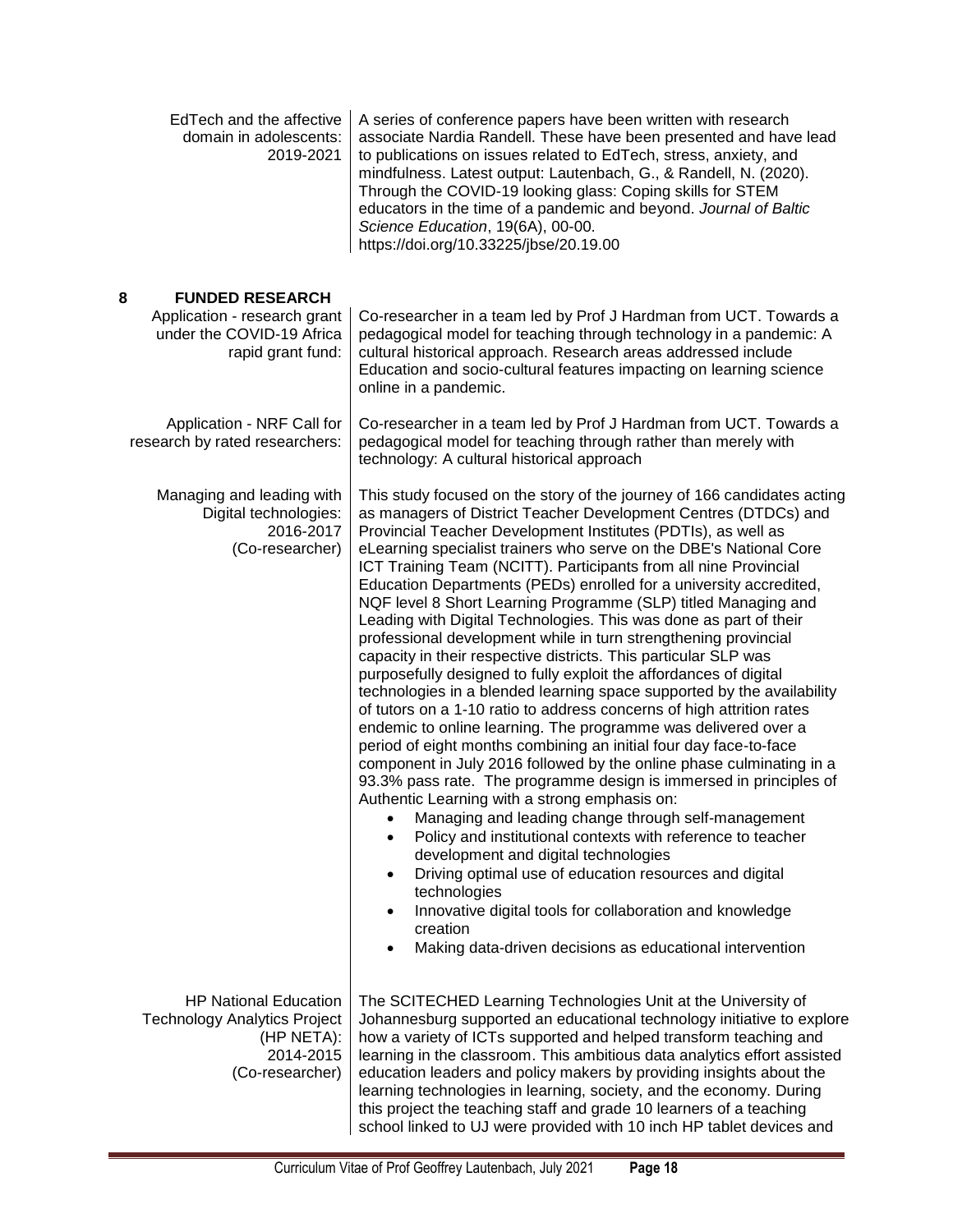|                                                                                                                                   | other hardware. Teachers received training in the use of tablet devices<br>and associated ICT tools and services as well as exposure to various<br>pedagogical strategies for their professional development. We used a<br>control school that had access to similar technologies and displayed<br>similar learner achievent in their Gr 12 NCS results to compare<br>findings.                                                                                                                                                                                                                                                                                                                                                                                                                                                                                                                                                                                                                                                                                                                                                                                                                                                                                                                                                                                                                                                                                                                             |
|-----------------------------------------------------------------------------------------------------------------------------------|-------------------------------------------------------------------------------------------------------------------------------------------------------------------------------------------------------------------------------------------------------------------------------------------------------------------------------------------------------------------------------------------------------------------------------------------------------------------------------------------------------------------------------------------------------------------------------------------------------------------------------------------------------------------------------------------------------------------------------------------------------------------------------------------------------------------------------------------------------------------------------------------------------------------------------------------------------------------------------------------------------------------------------------------------------------------------------------------------------------------------------------------------------------------------------------------------------------------------------------------------------------------------------------------------------------------------------------------------------------------------------------------------------------------------------------------------------------------------------------------------------------|
| The UJ Metropolitan Academy<br>Life Sciences Project:<br>2013-2015<br>(Co-researcher)                                             | In this research we investigate learning in practice, through a<br>simulated teaching experience where 4th year B.Ed. and PGCE<br>students teach Life Sciences to Grade 10 learners from a top-<br>performing school in Johannesburg. This particular school did not offer<br>Life Sciences as part of the official curriculum offering and twelve<br>learners from the school had to specially register Life Sciences as an<br>additional (eighth) subject. The twelve participants committed to attend<br>classes on Saturday mornings at the university and be taught by<br>student teachers. This project blends elements of the Japanese<br>Lesson Study approach, where students prepare and present lessons<br>in groups of four, as well as elements of the establishment of teaching<br>schools linked to universities, a trademark of the Finnish education<br>system. This project differentiates itself from the normal school<br>experience, in the sense that the pre-service student teachers become<br>the actual teachers who take sole responsibility for the learning<br>activities. It also increases their exposure to the practice of teaching<br>and allows for them to concentrate on expanding their pedagogical<br>content knowledge without having to worry about distracting issues,<br>like discipline and extramural activities for example, that are more<br>typical in normal school situations. Co-investigator with Dr J Batchelor<br>and lead researcher Prof J De Beer. |
| GDE, Novice Teacher Project<br>$(2009 - 2010)$ :                                                                                  | Co-investigator in a group of educational researchers who were<br>awarded a grant by the GDE to inquire into the readiness of novice<br>teachers as they enter the profession. Project leader - Prof B Smit.                                                                                                                                                                                                                                                                                                                                                                                                                                                                                                                                                                                                                                                                                                                                                                                                                                                                                                                                                                                                                                                                                                                                                                                                                                                                                                |
| GDE funded project, ICT<br>maturity of Gauteng schools<br>$(2009 - 2010)$ :                                                       | Co-investigator in a project to inquire into the use of ICTs in teaching<br>and learning in Gauteng schools using the BECTA framework as a<br>heuristic. This included both a quantitative survey and a qualitative,<br>exploratory phase. Educational ICT honours students were used in the<br>survey data collection phase. Project leader - Prof A Amory.                                                                                                                                                                                                                                                                                                                                                                                                                                                                                                                                                                                                                                                                                                                                                                                                                                                                                                                                                                                                                                                                                                                                                |
| NRF funded focus area<br>research (2004-2008),<br>R380 000 project<br>"Learning and Information<br>Ecologies in Educational ICT": | Co-investigator in a group of educational researchers who were<br>awarded a four-year NRF grant to inquire into teacher knowledge of<br>ICT. Project leader - Prof Duan Van Der Westhuizen. This project<br>included masters', doctoral and postdoctoral students. The purpose of<br>the inquiry was to see how teachers in Masters and Honours<br>programmes in ICT channel their knowledge to schools and practice.<br>Two Masters students in this project have completed their research in<br>this project under my supervision. One journal article was published<br>and 3 papers presented at national and international conferences.                                                                                                                                                                                                                                                                                                                                                                                                                                                                                                                                                                                                                                                                                                                                                                                                                                                                 |

### <span id="page-18-0"></span>**9. SPECIAL AWARDS AND ACHIEVEMENTS (Personal and student-related)**

Best Student Presentation Award: Student E Pretorius (PhD Co-Supervisor)

ISTE conference, October 2014, Mopani Camp, Kruger National Park. Pretorius, E., Lautenbach G. & De Beer, J. (2014). *Professional development of science teachers: The A-Team hybrid ecology of learning practice.*

the control of the control of the control of the control of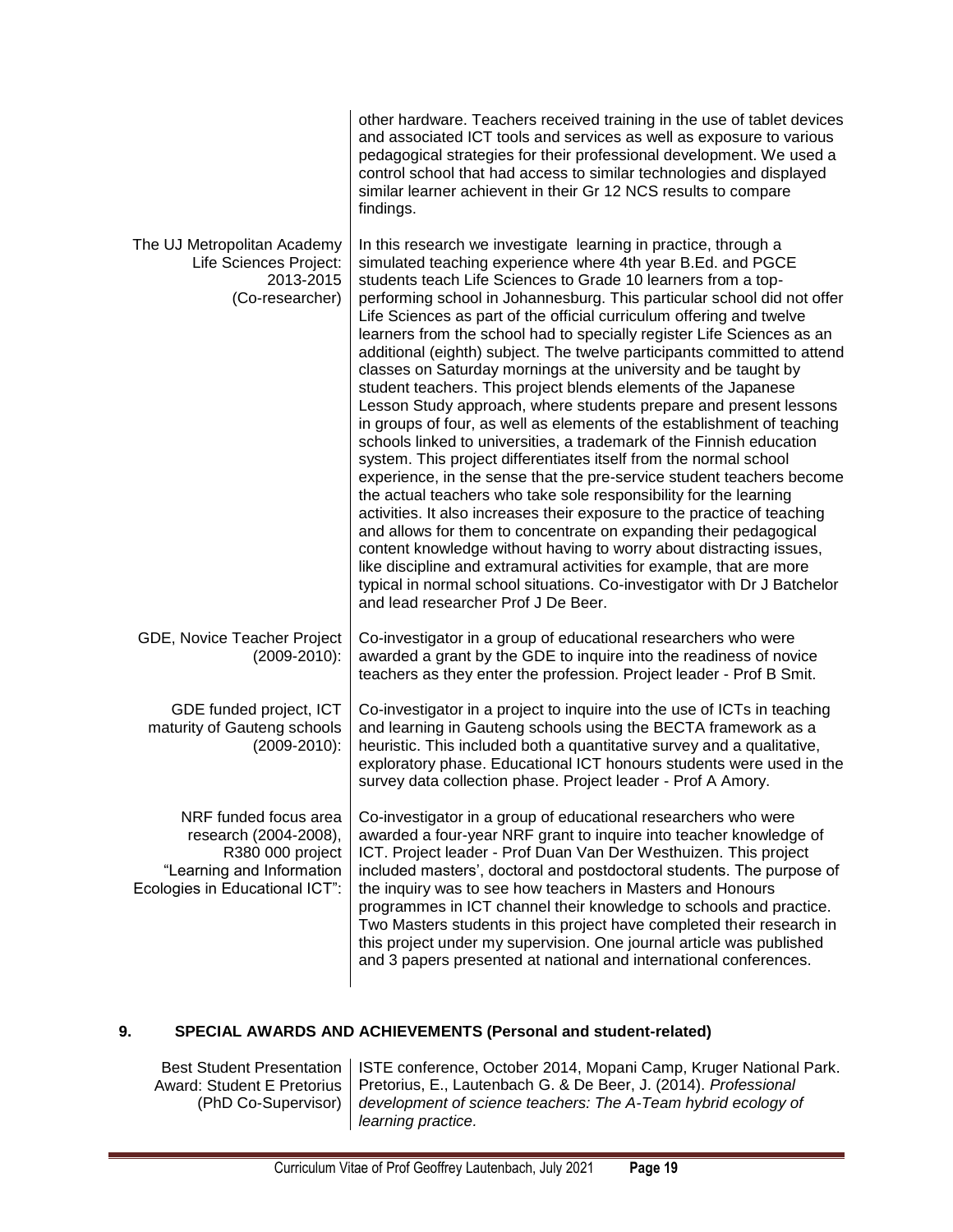| Students as invited speakers at<br>International conference:<br>(2-4 July 2013) | Two 3 <sup>rd</sup> year BEd students sponsored by Microsoft to attend the<br>Partners in Learning, ICT in the Classroom Conference, University of<br>the Free State, Bloemfontein to present their innovative ideas to an<br>international audience. Invitation based on classwork uploaded to a<br>teaching repository in our undergraduate module. One student was<br>presented with a Windows 8, Dell laptop computer sponsored by Intel. |
|---------------------------------------------------------------------------------|-----------------------------------------------------------------------------------------------------------------------------------------------------------------------------------------------------------------------------------------------------------------------------------------------------------------------------------------------------------------------------------------------------------------------------------------------|
| <b>Best Paper Award</b><br>(2007): G Lautenbach                                 | IADIS Multi Conference on Computer Science and Information<br>Systems - eLearning, Lisbon, Portugal July 2007 and an invitation to<br>publish an extended version in the International Journal of Information<br>and Communication Technology Education.                                                                                                                                                                                      |
| Chancellors Medal:<br>(Best MEd student 2006),<br>PR Brown                      | Presented to student PR Brown during the May 2006 Graduation<br>ceremonies for the best MEd student 2006.                                                                                                                                                                                                                                                                                                                                     |

### <span id="page-19-0"></span>**10. NATIONAL & INTERNATIONAL COLLABORATION**

| Executive Committee Member                                                             | World Conference on Educational Multimedia, Hypermedia and<br>Telecommunications (EDMEDIA): Association for the Advancement of<br>Computing in Education (AACE). 2014 - 2016.                                                                                                                                                                                                                                                                                  |
|----------------------------------------------------------------------------------------|----------------------------------------------------------------------------------------------------------------------------------------------------------------------------------------------------------------------------------------------------------------------------------------------------------------------------------------------------------------------------------------------------------------------------------------------------------------|
| Peer review committee member<br>and programme committee<br>member:                     | World Conference on Educational Multimedia, Hypermedia and<br>Telecommunications (EDMEDIA): Association for the Advancement of<br>Computing in Education (AACE). 2004 - 2016.                                                                                                                                                                                                                                                                                  |
| Program committee member:                                                              | International Conference on Computer Supported Education (CSEDU<br>2018, 2019)                                                                                                                                                                                                                                                                                                                                                                                 |
| Program committee member:                                                              | IADIS Multi Conference on Computer Science and Information<br>Systems. International Association for the Advancement of the<br>Information Society (IADIS). 2007 - Present                                                                                                                                                                                                                                                                                     |
| Program committee member:                                                              | The International Society for Cultural and Activity Research (ISCAR),<br>2010 - Present                                                                                                                                                                                                                                                                                                                                                                        |
| Reviewer (Journals):                                                                   | South African Journal of Childhood Education<br>$\bullet$<br><b>Educational Studies</b><br>$\bullet$<br><b>Education as Change</b><br>$\bullet$<br>International Journal for Information and Communications<br><b>Technology Education</b><br>Australasian Journal of Educational Technology<br>$\bullet$<br>South African Journal of Education<br>$\bullet$<br><b>Africa Education Review</b><br>Perspectives in Education<br>٠<br>Mind, Culture and Activity |
| Coordinator of the Advanced<br>Certificate in Education for<br>GautengOnline teachers: | 2004/2005. This formed part of a R600 000 project with<br>GautengOnline and the ETDP Seta                                                                                                                                                                                                                                                                                                                                                                      |

<u> 1989 - Johann Barn, mars an t-Amerikaansk kommunist (</u>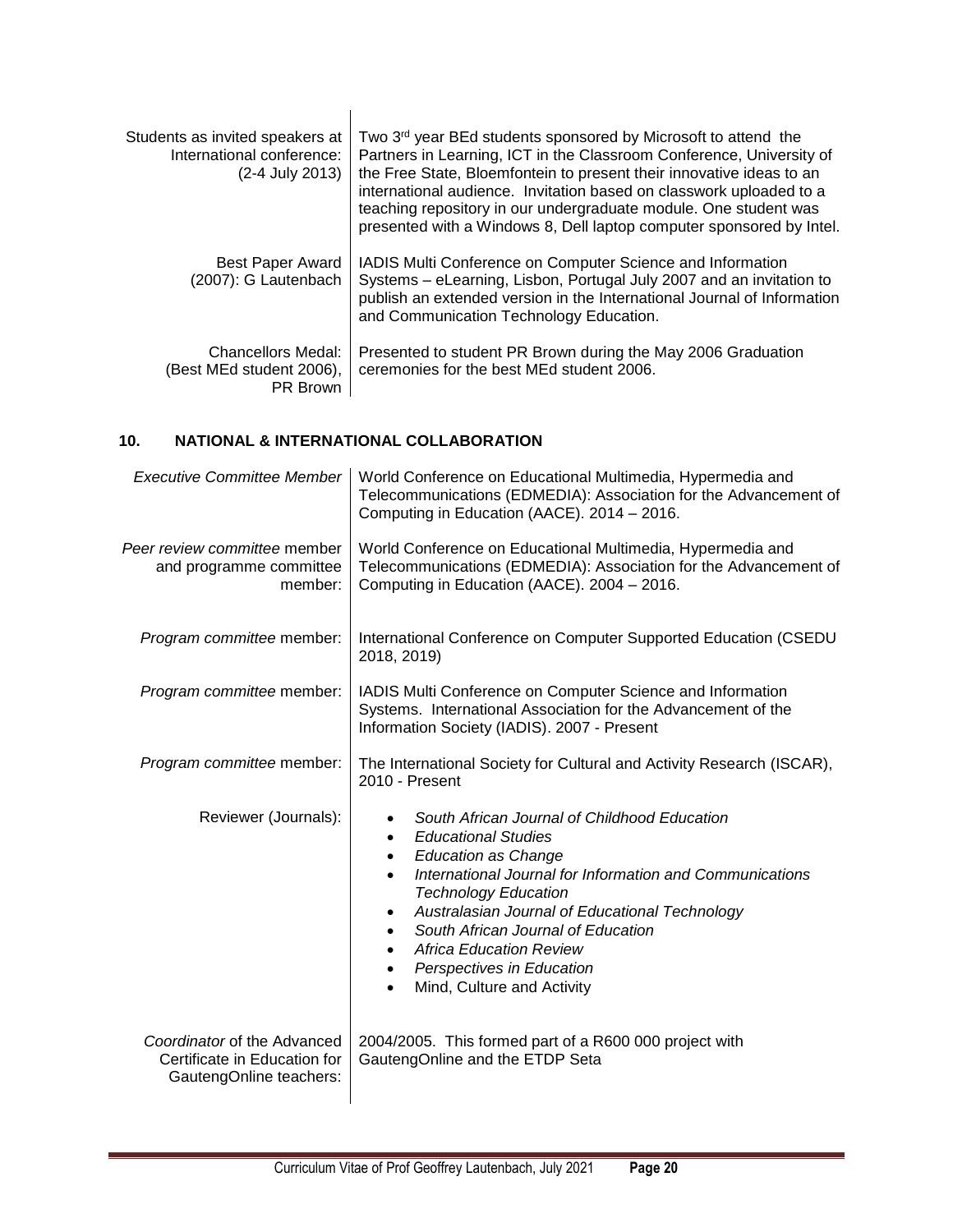| Coordinator of the Advanced<br>Certificate in Education for GDE<br>teachers: | 2008-2011. GDE funded teachers. The first intake from July 2008<br>qualified for the certificate in July 2010                                                                                                                                                                                                                                                                                                                                             |
|------------------------------------------------------------------------------|-----------------------------------------------------------------------------------------------------------------------------------------------------------------------------------------------------------------------------------------------------------------------------------------------------------------------------------------------------------------------------------------------------------------------------------------------------------|
| Evaluator for Distance<br><b>Education Programmes:</b>                       | Higher Education Quality Committee (HEQC), August 2005                                                                                                                                                                                                                                                                                                                                                                                                    |
| Invited panel member:                                                        | Internal Programme Review, Department of Industrial Psychology, UJ,<br>2006                                                                                                                                                                                                                                                                                                                                                                               |
| External Examiner and<br>moderator, undergraduate and<br>postgraduate:       | Tswane University of Technology (TUT)<br>University of Pretoria (UP)<br>University of Stellenbosch (US)<br>University of the Free State<br>North West University (NWU)<br>University of Cape Town (UCT)<br>University of KwaZulu Natal (UKZN)<br>Cape Peninsula University of Technology (CPUT)<br><b>UNISA</b><br>Australian Catholic University, Canberra.<br>University of Wollongong, New South Wales, Australia.<br><b>Western Sydney University</b> |

### <span id="page-20-0"></span>**11. MEMBERSHIP OF PROFESSIONAL BODIES**

| International: | Member of the Association for the Advancement of Computing in<br>Education (AACE)<br>Member of the International Society for Cultural and Activity Research<br>(ISCAR)                                                                                                                                                                                                             |
|----------------|------------------------------------------------------------------------------------------------------------------------------------------------------------------------------------------------------------------------------------------------------------------------------------------------------------------------------------------------------------------------------------|
| National:      | Member of the South African Academy for Arts and Sciences, M.Acad<br>(SA). 2014 - Present<br>Member of the Education Commission of the South African Academy<br>for Arts and Sciences, M.Acad (SA). 2015-2019<br>Member of the South African Council for Educators (SACE)<br>Member of the South African Association for Research and<br>Development in Higher Education (SAARDHE) |

## <span id="page-20-1"></span>**12. CAREER SUMMARY**

and the state of the state of the state of

| Previous appointments: | Senior Lecturer, University of Johannesburg (November 2005 - June<br>2012)                                                            |
|------------------------|---------------------------------------------------------------------------------------------------------------------------------------|
|                        | Lecturer, Rand Afrikaans University (January 2000 – November 2005)                                                                    |
|                        | Head of Science, Eden College, Lyndhurst (1998 – 1999). Teaching<br>Physical Science grade 10-12 and Biology grade 11-12              |
|                        | Head of Biology, Germiston High School (1995 - 1997). Teaching<br>General Science grade 8-9; Physical Science and Biology grade 10-12 |
|                        | Teacher, Bracken High School (1992–1994). Teaching General<br>Science grade 8-9 and Biology grade 8-11.                               |

<u> 1989 - Johann Barn, mars an t-Amerikaansk kommunister (</u>